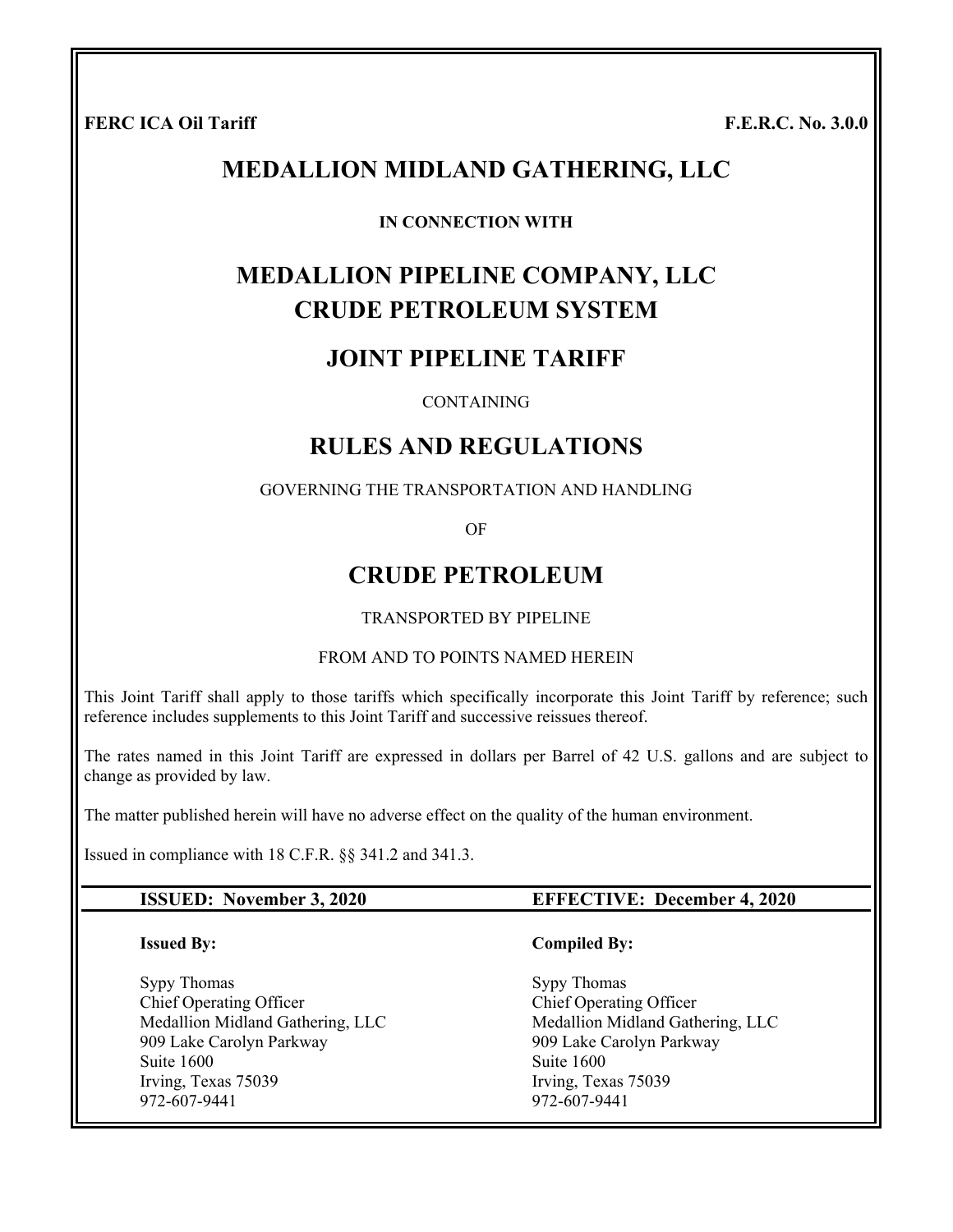Medallion Midland Gathering, LLC F.E.R.C. No. 3.0.0 Medallion Pipeline Company, LLC **Page 2 of 20** 

# **GENERAL RULES AND REGULATIONS**

#### **TABLE OF CONTENTS**

| Rule 7 - Variations in Quality and Gravity and Offset of Common Stream | Page 8<br>Page 8<br>Page 10<br>Page 10<br>Page 10<br>Page 10<br>Page 11 |
|------------------------------------------------------------------------|-------------------------------------------------------------------------|
|                                                                        |                                                                         |
|                                                                        |                                                                         |
|                                                                        |                                                                         |
|                                                                        |                                                                         |
|                                                                        |                                                                         |
|                                                                        |                                                                         |
|                                                                        |                                                                         |
|                                                                        |                                                                         |
|                                                                        | Page 12                                                                 |
|                                                                        | Page 12                                                                 |
|                                                                        | Page 12                                                                 |
|                                                                        | Page 13                                                                 |
|                                                                        | Page 15                                                                 |
|                                                                        | Page 15                                                                 |
|                                                                        | Page 16                                                                 |
|                                                                        | Page 16                                                                 |
|                                                                        | Page 16                                                                 |
|                                                                        | Page 17                                                                 |
|                                                                        | Page 17                                                                 |
|                                                                        | Page 17                                                                 |
|                                                                        | Page 18                                                                 |
|                                                                        | Page 19                                                                 |
|                                                                        |                                                                         |
|                                                                        | Page 19                                                                 |
| Page 20                                                                | Page 19                                                                 |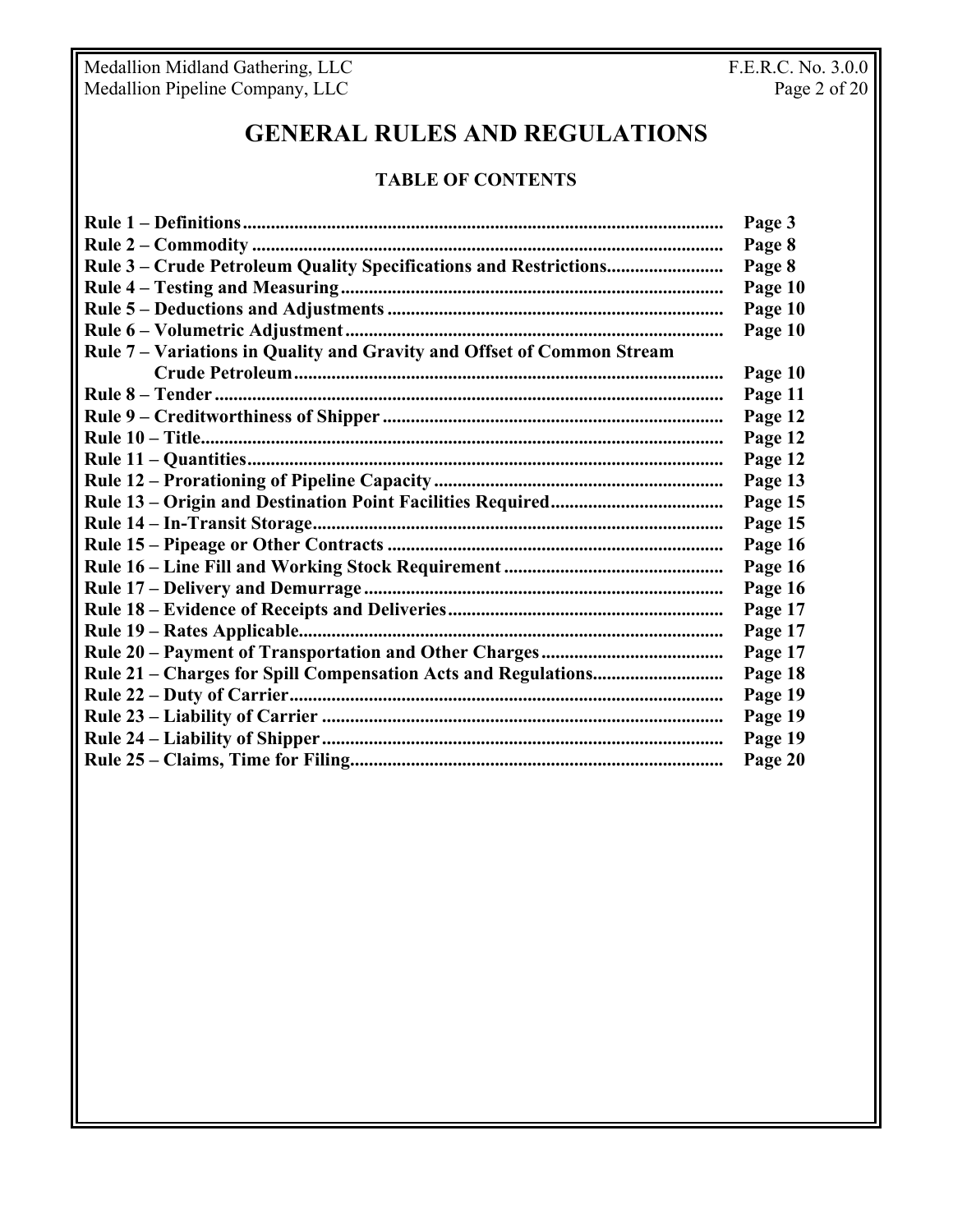Medallion Midland Gathering, LLC F.E.R.C. No. 3.0.0 Medallion Pipeline Company, LLC Page 3 of 20

# **GENERAL RULES AND REGULATIONS**

# **GENERAL APPLICATION**

Carrier provides transportation of Crude Petroleum between the designated Origin Points on the Medallion Midland system and the designated Destination Points on the Medallion Pipeline system, under this Joint Tariff's terms and conditions. Given the configuration of the Joint Tariff Facilities and the bi-directional operations involved on various segments thereof, transportation services nominated by individual Shippers under the Joint Tariff may be effectuated by Carrier through forwardhaul transportation, backhaul transportation, displacement, and/or exchange.

Carrier has delegated to Administrator the authority to perform various functions under the Joint Tariff on Carrier's behalf, including those set forth in Rules 8, 9, 11, 12, 13, 14, 16, 20, and 25, as well as such other functions as Carrier may delegate from time to time. The limitations on Carrier's liability and the indemnifications provided by Shipper set forth in this Rules and Regulations Tariff, including Rules 7, 23, 24, and 25, shall apply in full to all functions delegated to Administrator.

## **DEFINITIONS**

#### **RULE 1 – DEFINITIONS**

"**Acreage Dedication Shipper**" means a Shipper that enters into an Acreage Dedication TSA that dedicates and commits to transport under the Joint Tariff its interest in Crude Petroleum produced in the particular area dedicated pursuant to such Acreage Dedication TSA.

"**Acreage Dedication TSA**" means a TSA entered between Carrier and an Acreage Dedication Shipper for transportation under the Joint Tariff.

"**Actual Shipment**" means the quantities of Crude Petroleum physically tendered at an Origin Point by an individual Shipper during a month under the Joint Tariff.

"**Administrator**" means Medallion Pipeline as the party which administers, on Carrier's behalf, designated functions under the Joint Tariff.

"**Affected Segment**" means a segment of Carrier's Pipeline impacted by a Proration Event.

"**API**" means the American Petroleum Institute.

"**ASTM**" means the American Society for Testing Materials.

"**Available Capacity**" means the operationally available capacity to Shippers on Carrier's Pipeline or an Affected Segment, as applicable.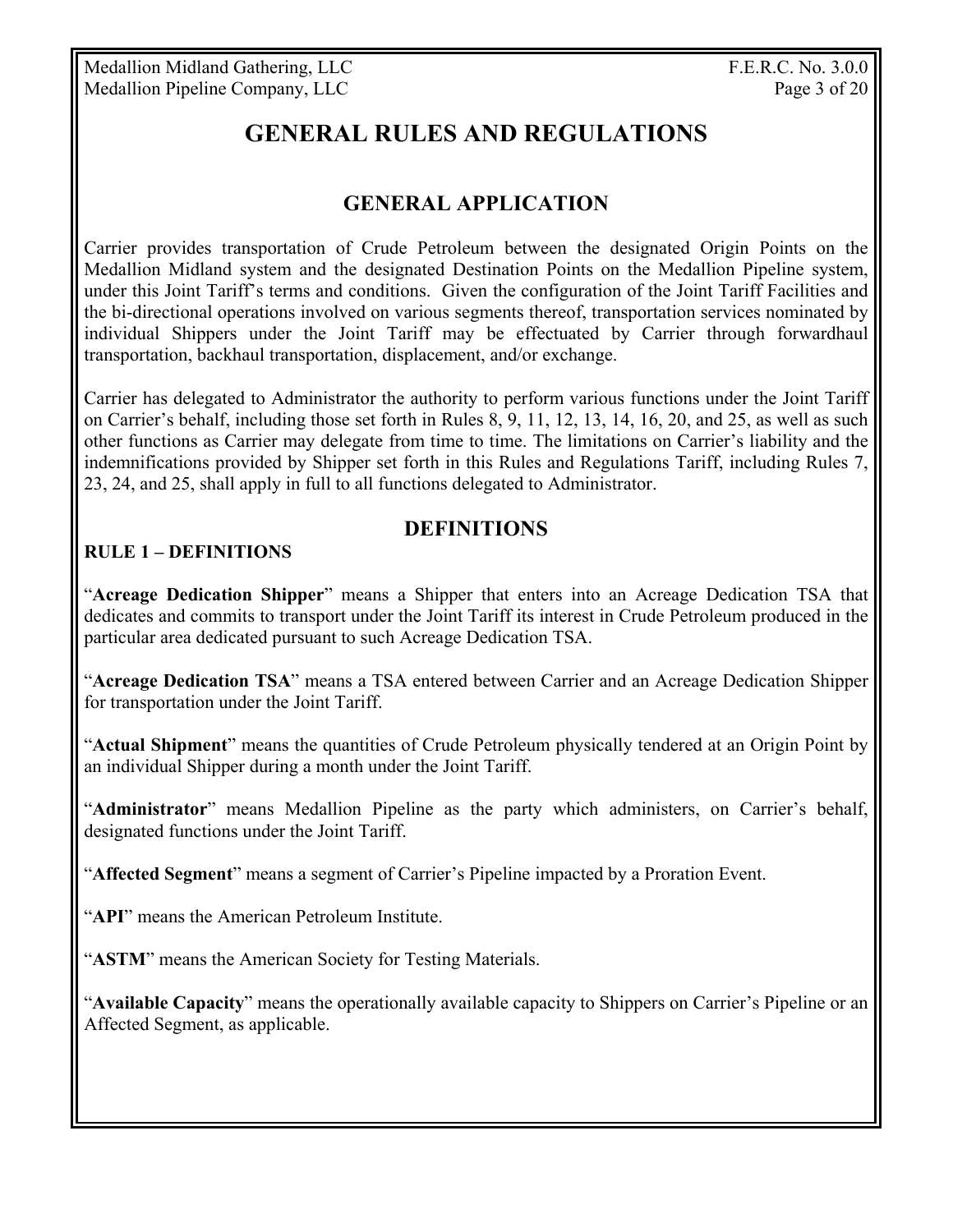Medallion Midland Gathering, LLC F.E.R.C. No. 3.0.0 Medallion Pipeline Company, LLC Page 4 of 20

"**Barrel**" means forty-two (42) U.S. gallons at sixty degrees Fahrenheit (60° F) and zero (0) gauge pressure if the vapor pressure is at or below atmospheric pressure, or at equilibrium pressure if the vapor pressure is above atmospheric pressure.

"**Base Period**" means the previous eighteen (18) months beginning with the nineteenth (19th) month prior to the current Proration Month, except that, during the initial eighteen (18) months commencing on the Effective Date, the Base Period shall be as provided in Rule 12(h). Previous Proration Months, as well as months in which no apportionment was in effect, will be included in the rolling eighteen (18) month Base Period.

"**Batch,**" "**Batched,**" or "**Batched Shipments"** means transportation of Crude Petroleum that is tendered at the Origin Point pursuant to a TSA in which Shipper has provided or arranged for adequate storage at a location(s) and capacity(ies) which, in Carrier's sole discretion, are sufficient to permit Carrier to physically segregate Shipper's quantities for Delivery.

"**Carrier**" means Medallion Midland and Medallion Pipeline.

"**Carrier's Pipeline**" means Medallion Midland's Crude Petroleum pipeline facilities originating at the origin points and terminating at the destination points reflected in the Local Tariff, as may be amended from time to time.

"**Claims**" has the meaning set forth in Rule 25.

"**Committed Firm Service**" means a service not subject to prorationing except where operational factors or events of force majeure reduce the Joint Tariff Capacity, as set forth in Rule 12(i).

"**Committed Firm Shipper**" means a Shipper that has an effective TSA with both Medallion Midland and Medallion Pipeline pursuant to the Joint Tariff.

"**Committed Volume**" means the Barrel per day ("bpd") quantity committed to by a Volume Commitment Shipper, in accordance with a TSA, multiplied by the number of days in the relevant month.

"**Common Stream**" means Crude Petroleum, Tendered or Received at the Joint Tariff Facilities and associated facilities as designated in the related tariffs and moved through the Joint Tariff Facilities, which is commingled or intermixed with other Crude Petroleum of like characteristics and quality. A Common Stream may be made up of one or more Tenders of Crude Petroleum provided that each Tender of Crude Petroleum meets the quality specifications, as set out in Rule 3. Common Streams and characteristics of each shall be determined by Carrier in its sole discretion.

"**Consignee**" means the party that Shipper has authorized to accept the Delivery from Carrier of Crude Petroleum at the Destination Point.

"**Crude Petroleum**" means West Texas Intermediate Light Sweet Crude Oil from oil and gas wells which has not been blended or mixed with other grades of crude oil or "indirect products" (as defined below) and which meet the required specifications established pursuant to Rule 3 of this Rules and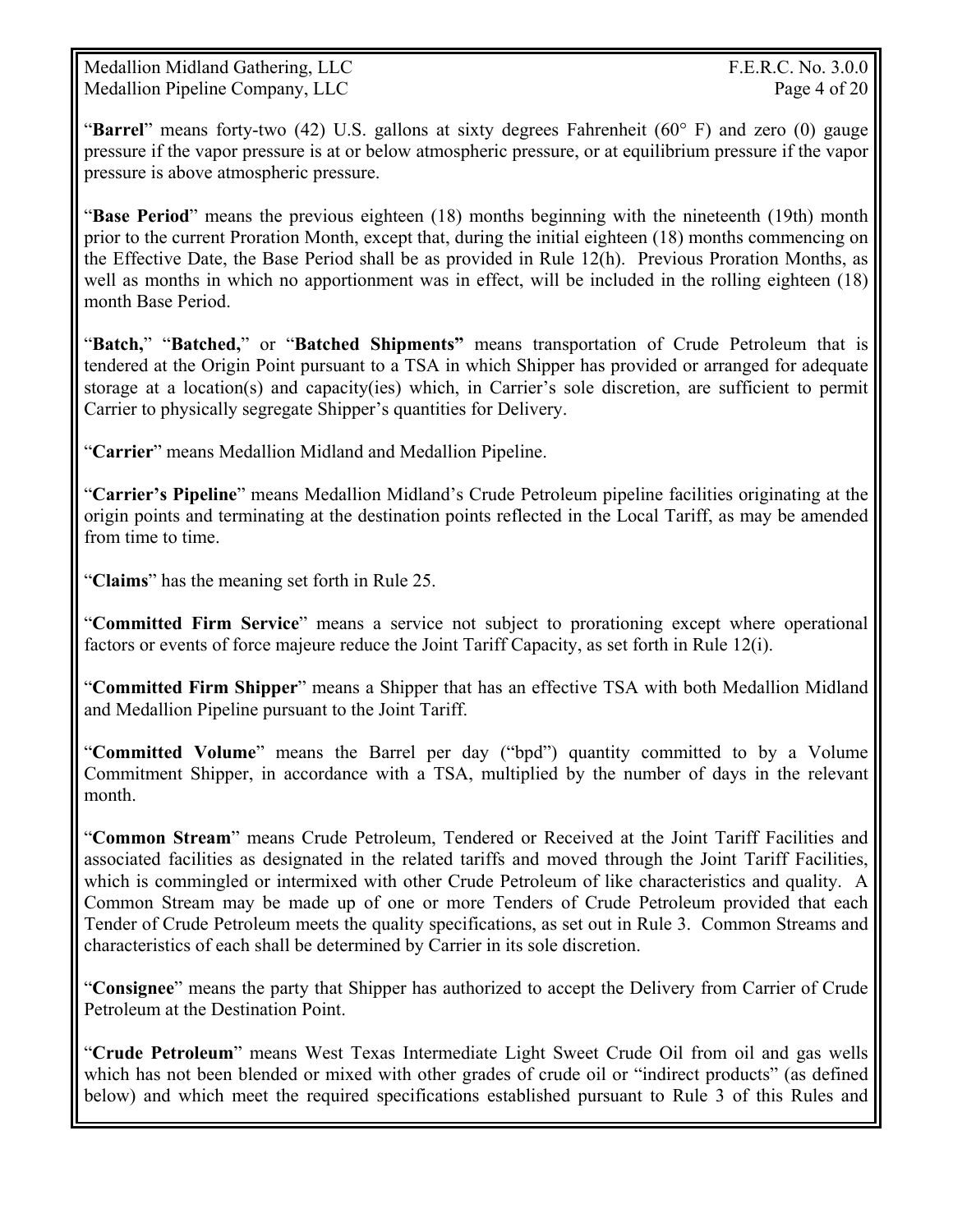Medallion Midland Gathering, LLC **F.E.R.C. No. 3.0.0** Medallion Pipeline Company, LLC Page 5 of 20

Regulations Tariff. For the avoidance of doubt, Crude Petroleum shall exclude, and Carrier shall not be required to transport, "indirect liquid products of oil or gas wells" sometimes referred to as "indirect products", meaning the liquid products resulting from the operation of gasoline recovery plants, gas recycling plants, condensate or distillate recovery equipment in gas or oil fields, or a mixture of such products.

"**Deficiency Payment**" means a payment to be made by a Volume Commitment Shipper, as determined in accordance with a Volume Commitment TSA.

"**Delivery,**" "**Deliver,**" "**Deliveries,**" or "**Delivered**" means the transfer of physical and legal custody of Crude Petroleum from Medallion Pipeline at the Destination Point to Shipper or its Consignee.

"**Destination Point**" means the point(s) of Delivery, as specified in the Rates Tariff.

"**Effective Date**" has the meaning set forth in Rule 12(h).

"**Exempt Volumes**" has the meaning set forth in Rule 12(c).

"**FERC**" means the Federal Energy Regulatory Commission.

"**Firm Capacity**" means the bpd capacity equal to the aggregate Committed Volumes and Shipper MDQs pursuant to all Committed Firm Shippers' TSAs in effect during the Proration Month.

"**Gravity**" means gravity determined in accordance with ASTM Designation D-287.

"**In-Transit Point**" means Carrier's point of connection with the facilities of third-party storage providers, including an affiliate of Carrier. The current In-Transit Points under the Joint Tariff are at the Colorado City Hub, the Crane Hub, the Garden City Station, the Howard Station, the Midkiff Station, the Midland Hub, and the Santa Rita Station on Medallion Pipeline's system.

"**Joint Tariff**" means the tariff publications applicable to the Joint Tariff Service, including the Rates Tariff, the Rules and Regulations Tariff, and any supplements and revisions thereto, as may be filed and maintained with the FERC from time to time for the Joint Tariff Service rendered in interstate commerce.

"**Joint Tariff Allocated Quantity**" means a quantity determined by multiplying the Joint Tariff Capacity Ratio by the Available Capacity.

"**Joint Tariff Capacity**" means the capacity available for the Joint Tariff Service under normal operating conditions, which shall not be less than the sum of the Joint Tariff MDQ, as such may be changed from time to time pursuant to the terms of the TSAs, plus the Uncommitted Capacity.

"**Joint Tariff Capacity Ratio**" means, as of the time of the determination, a fraction the numerator of which is the Joint Tariff MDQ on the Affected Segment for the Proration Month and the denominator of which is the sum of such Joint Tariff MDQ and the Local Tariff Capacity on the Affected Segment.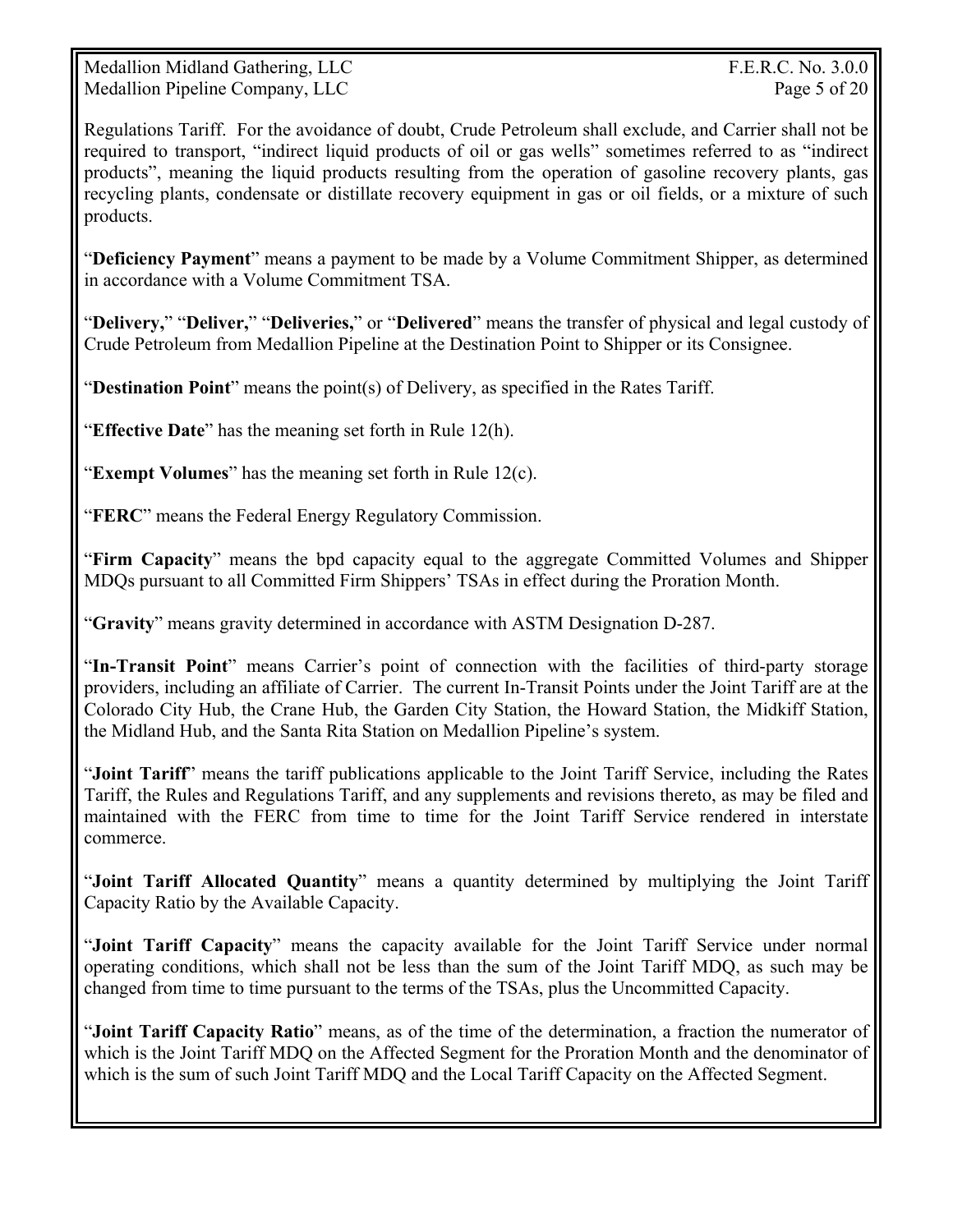Medallion Midland Gathering, LLC **F.E.R.C. No. 3.0.0** Medallion Pipeline Company, LLC Page 6 of 20

"**Joint Tariff Facilities**" means the Crude Petroleum pipeline facilities of Medallion Midland and Medallion Pipeline that render the Joint Tariff Service, which facilities originate at the Origin Point(s) and terminate at the Destination Point(s) as reflected in the Rates Tariff, as may be amended from time to time.

"**Joint Tariff MDQ**" means the sum of the (i) aggregate Shipper MDQs of the Acreage Dedication Shippers, and (ii) aggregate Committed Volumes of the Volume Commitment Shippers.

"**Joint Tariff Service**" means the transportation service on Medallion Midland and Medallion Pipeline available to Committed Firm Shippers and Uncommitted Shippers pursuant to the terms of the theneffective Joint Tariff.

"**Local Tariff**" means the local rate tariff(s) and rules and regulations tariff(s), including supplements and revisions thereto, as filed and maintained by Medallion Midland with the FERC for local transportation service on the Medallion Midland pipeline system.

"**Local Tariff Allocated Quantity**" means a quantity equal to the Available Capacity less the Joint Tariff Allocated Quantity.

"**Local Tariff Capacity**" means the aggregate capacity on Carrier's Pipeline as set forth in each Petition for Declaratory Order filed with the FERC, less the Joint Tariff MDQ.

"**Local Tariff Service**" means the transportation service available to Local Tariff Shippers pursuant to the terms of the applicable and then-effective Local Tariff.

"**Local Tariff Shipper**" means a person that transports Crude Petroleum pursuant to the Local Tariff.

"**Make-Up Volumes**" means Barrels for which a Deficiency Payment has been paid and that are nominated by a Volume Commitment Shipper for transportation in a subsequent month in accordance with a Volume Commitment TSA.

"**Medallion Midland**" means Medallion Midland Gathering, LLC.

"**Medallion Pipeline**" means Medallion Pipeline Company, LLC.

"**New Shipper**" means, for purposes of prorationing in Rule 12, any Shipper who does not qualify as a Committed Firm Shipper or a Regular Shipper.

"**Nomination**" or "**Tender**" means any offer by a Shipper to Carrier of a stated quantity of Crude Petroleum for transportation from the Origin Point to the Destination Point in accordance with the Joint Tariff. The definition of "**Nomination**" includes a late or revised Nomination submitted by a Shipper under Rule 8, and a Nomination for in-transit storage submitted by a Shipper under Rule 14, to the extent such Nomination is accepted by Carrier pursuant to Rule 8 or Rule 14, as applicable.

"**Obligations**" has the meaning set forth in Rule 20.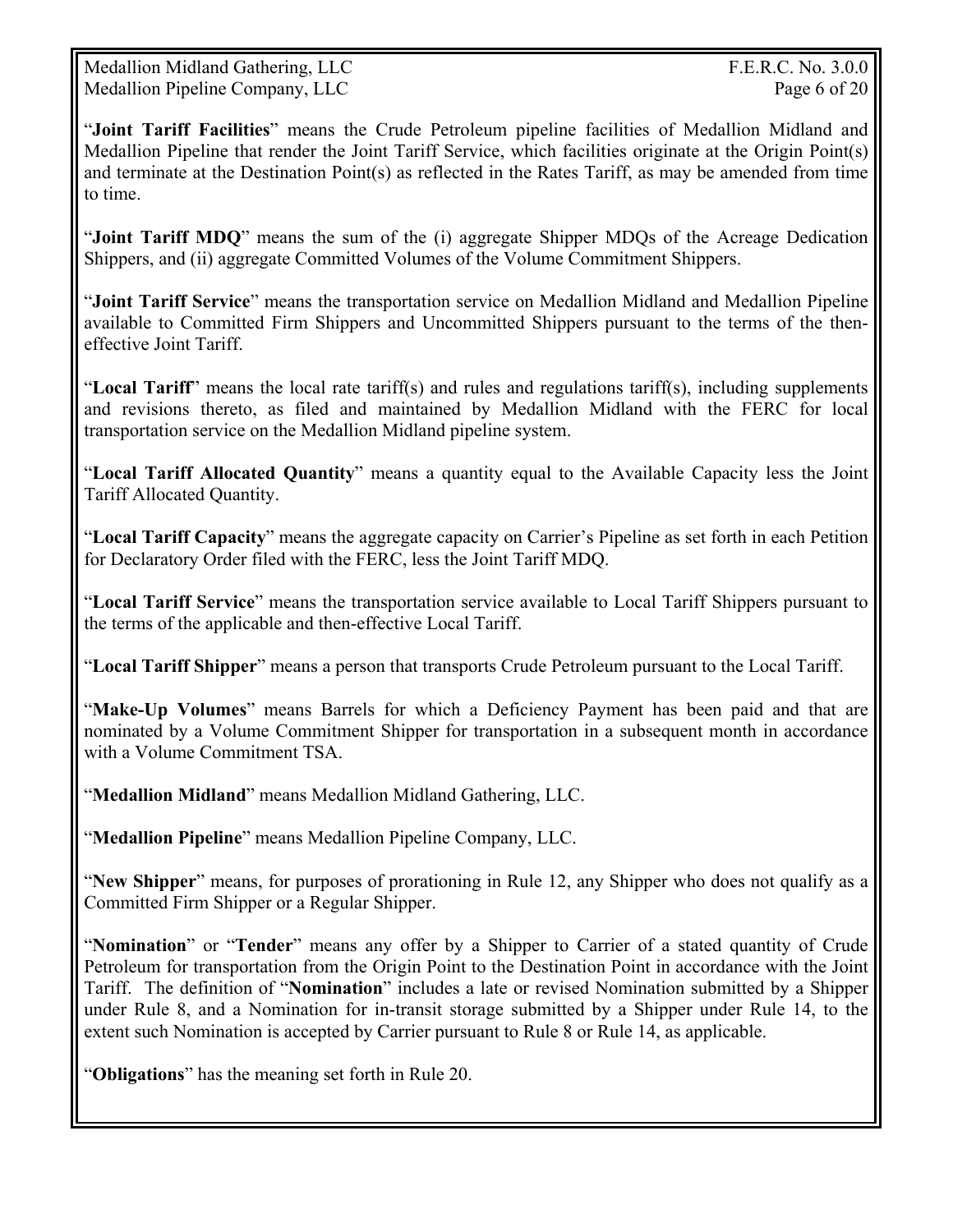Medallion Midland Gathering, LLC F.E.R.C. No. 3.0.0 Medallion Pipeline Company, LLC Page 7 of 20

"**Origin Point**" means the points of Receipt on Medallion Midland, as specified in the Rates Tariff.

"**PLA**" means the loss allowance described in Rule 5.

"**Proration Event**" means an event that occurs when, based upon all valid Nominations submitted by Shippers in compliance with this Joint Tariff and by Local Tariff Shippers in compliance with the Local Tariff, Carrier determines that the total volumes nominated by all Shippers and Local Tariff Shippers for shipment on Carrier's Pipeline or a pipeline segment thereof exceed the Available Capacity of Carrier's Pipeline or a pipeline segment thereof.

"**Proration Month**" refers to a month when a Proration Event occurs.

"**Rates Tariff**" means that publication within Carrier's Joint Tariff that sets forth the rates applicable to the transportation of Crude Petroleum by Carrier and that makes specific reference by FERC number to this Rules and Regulations Tariff, as filed with the FERC and as may be supplemented and amended from time to time.

"**Receipt,**" "**Receive,**" or "**Received**" means the transfer of physical and legal custody of Crude Petroleum from Shipper to Medallion Midland at the Origin Point for transportation.

"**Regular Shipper**" means, for purposes of prorationing in Rule 12, (i) an Uncommitted Shipper meeting the eligibility requirements in Rule 12(e), and (ii) a Committed Firm Shipper, but only to the extent of any volumes in excess of its Exempt Volumes.

"**Remaining Available Capacity**" means for each Proration Month, the portion of the Joint Tariff Allocated Quantity remaining after the satisfaction of all Exempt Volumes nominated.

"**Rules and Regulations Tariff**" means this Tariff; specifically, that publication within Carrier's Joint Tariff that sets forth the rules and regulations that govern the Joint Tariff Service, as filed with the FERC and as may be supplemented and amended from time to time.

"**Shipper**" means the party that arranges with Carrier for the transportation of Crude Petroleum pursuant to the terms of the Joint Tariff.

"**Shipper MDQ**" means the maximum daily quantity that an Acreage Dedication Shipper is entitled to transport under an effective Acreage Dedication TSA, as such quantity may be adjusted from time to time by Administrator pursuant to the terms of such Acreage Dedication TSA.

"**Tender**" has the meaning set forth in the definition of Nomination.

"**TSA**" means Transportation Service Agreements executed by Medallion Midland and a Committed Firm Shipper, and by Medallion Pipeline and such Committed Firm Shipper, for service pursuant to the Joint Tariff.

"**Uncommitted Capacity**" means that amount of capacity above the Joint Tariff MDQ to be made available at all times for uncommitted Joint Tariff Service, such that the Joint Tariff MDQ represents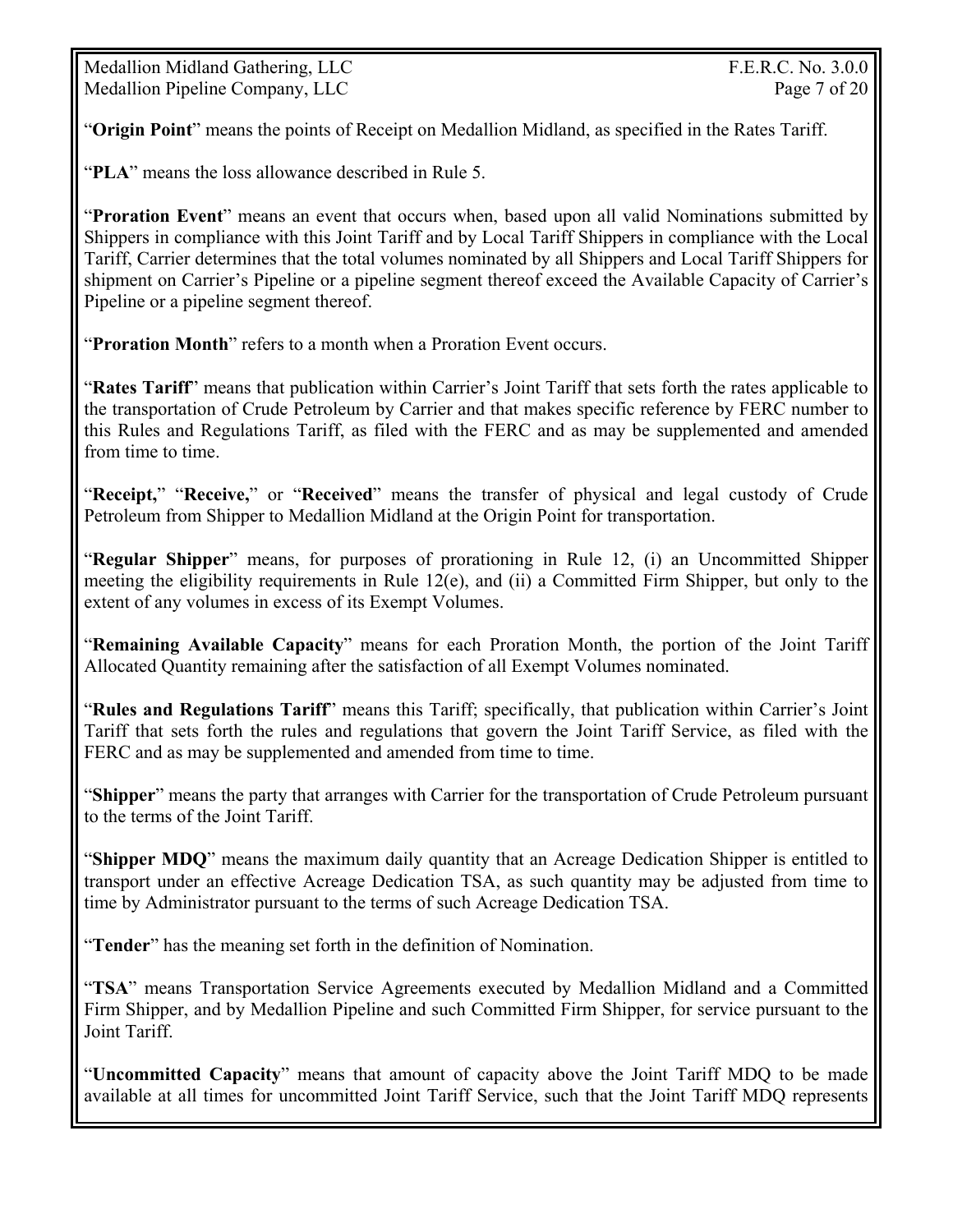Medallion Midland Gathering, LLC **F.E.R.C. No. 3.0.0** Medallion Pipeline Company, LLC Page 8 of 20

ninety percent (90%) and the Uncommitted Capacity represents ten percent (10%) of the total Joint Tariff Capacity.

"**Uncommitted Shipper**" means a Shipper that has not executed a TSA.

"**Volume Commitment Shipper**" means a Committed Firm Shipper that commits to transport, or pay for, a specified Committed Volume on a monthly basis pursuant to the terms of a Volume Commitment TSA.

"**Volume Commitment TSA**" means a TSA entered between Carrier and a Volume Commitment Shipper for transportation under the Joint Tariff.

## **COMMODITY DESCRIPTION AND MEASUREMENT**

#### **RULE 2 – COMMODITY**

Carrier is engaged in the transportation of Crude Petroleum and will not accept any other commodity for transportation, except as provided herein.

#### **RULE 3 – CRUDE PETROLEUM QUALITY SPECIFICATIONS AND RESTRICTIONS**

Crude Petroleum shall be accepted for transportation only when such Crude Petroleum meets the following quality specifications. These specifications shall apply to each Barrel of a Shipper's Nomination and not be limited to the composite sample of the Nomination:

- (a) API Gravity of between thirty six degrees  $(36^{\circ})$  and forty four degrees  $(44^{\circ})$ ;
- (b) the true vapor pressure of such volumes does not exceed 11 psia or result in Carrier's noncompliance with federal, state, or local requirements regarding hydrocarbon emissions;
- (c) has a Reid vapor pressure less than 9.0 psia at a temperature of one hundred degrees Fahrenheit (100° F);
- (d) basic sediment, water, and other impurities of one percent (1%) or less;
- (e) temperature of one hundred and twenty degrees Fahrenheit ( $120^\circ$  F) or less;
- (f) the sulfur content does not exceed forty- five hundredths of one percent  $(0.45\%)$ by weight;
- (g) readily susceptible to transportation through Carrier's existing facilities; and
- (h) will not materially affect the quality of other shipments or cause disadvantage to other Shippers or Carrier.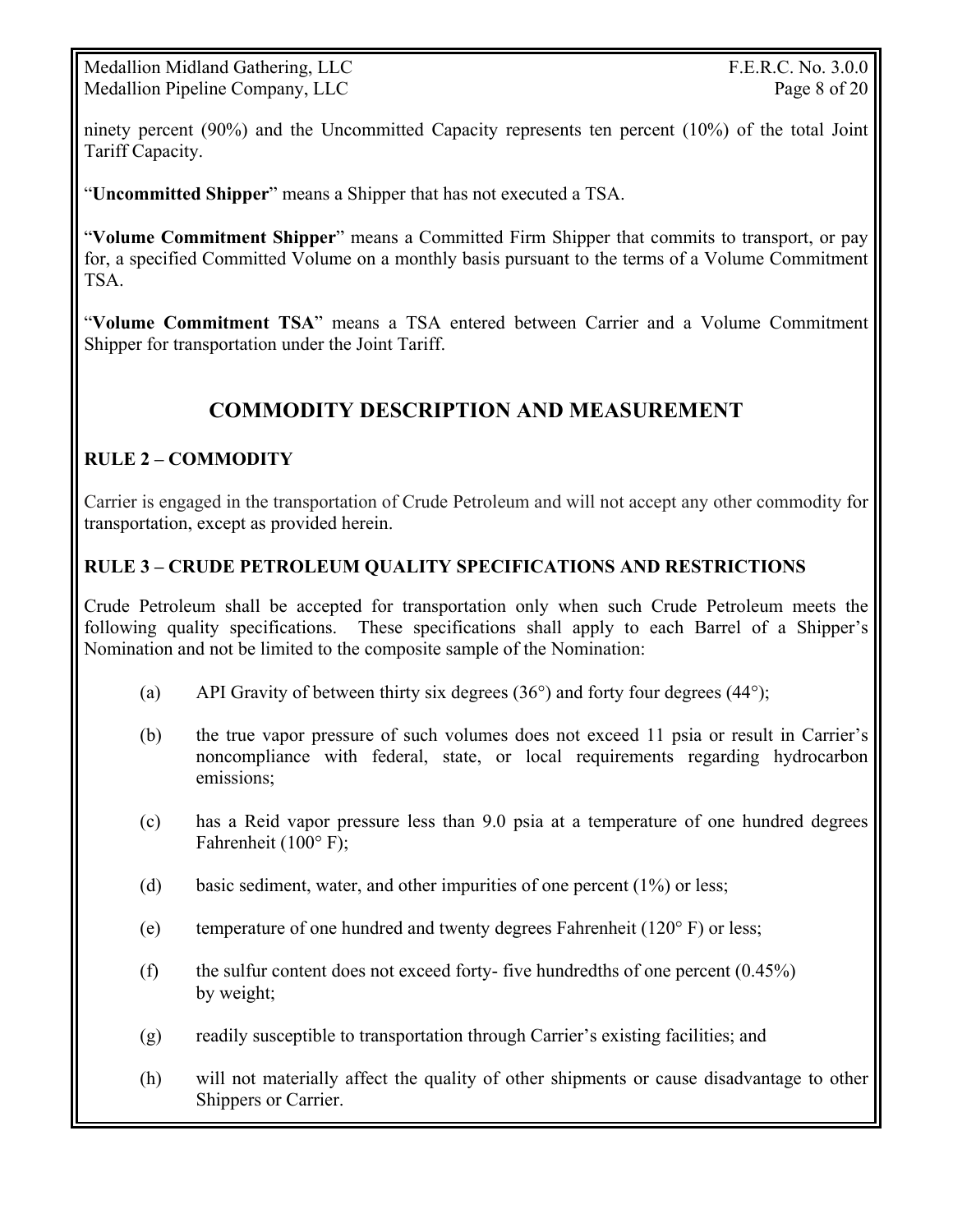Carrier may waive the foregoing specifications on a not unduly discriminatory basis where, in Carrier's sole judgment, the Receipt of any affected Barrels at particular Origin Points would not (i) adversely impact the ability of the Common Stream to remain within the foregoing quality specifications or, if not in compliance with such quality specifications, adversely impact the ability of Deliveries to the affected Destination Points to satisfy the tariff quality specifications of directly connected downstream pipeline carriers (including the requirements of the connection agreements entered into with such carriers), and (ii) otherwise adversely impact the Joint Tariff Facilities.

Carrier reserves the right to reject Crude Petroleum that, in its sole discretion, does not meet the quality specifications referenced above. In addition, Carrier shall reject Crude Petroleum containing contaminants including, but not limited to, chemicals such as chlorinated and/or oxygenated hydrocarbons and/or heavy metals such as lead and/or vanadium. Carrier reserves the right to reject Crude Petroleum if, in its sole discretion, Deliveries of such quantities would not meet the tariff quality specifications (including the requirements of the connection agreements entered with such carriers) of the directly interconnected downstream pipelines listed in Carrier's currently-effective Rates Tariff. Where the transportation service nominated by a Shipper is effectuated by Carrier through backhaul, displacement, and/or exchange, Carrier's determination of whether Receipts from such Shipper satisfy the quality specifications herein may be based upon the actual physical delivery path rather than the nominated delivery path.

Carrier may, at its discretion, require, approve, or reject Crude Petroleum containing, or the injection into Crude Petroleum of, corrosion inhibitors, viscosity or pour point depressants, drag reducing agent, or other such additives in the Crude Petroleum to be transported.

If Crude Petroleum is accepted from third-party owned tankage, settled bottoms in such tanks must not be above a point six inches (6") below the bottom of the pipeline connection with the tank.

Carrier reserves the right to reject Crude Petroleum, in its sole discretion, if Shipper or Consignee has failed to comply with applicable laws, rules, and regulations made by government authorities regulating shipment of Crude Petroleum.

If, upon investigation, Carrier determines that Shipper has delivered contaminated Crude Petroleum or Crude Petroleum which otherwise fails to comply with the specifications set forth above, Carrier may exclude Shipper from further entry into applicable segments of the Joint Tariff Facilities until Shipper is able to comply with the quality specifications referenced above, as determined by Carrier in its sole discretion. Carrier reserves the right to dispose of any contaminated Crude Petroleum in its pipeline. Disposal, if necessary, may be made in any reasonable commercial manner, and any liability associated with the contamination or disposal of any Crude Petroleum shall be borne by the Shipper introducing the contaminated Crude Petroleum into the Joint Tariff Facilities**.**

Carrier may, from time to time, undertake to transport other or additional grades of crude petroleum to the extent Carrier elects, in its sole discretion, to offer such transportation by employing Batched Shipments. If, in Carrier's sole discretion, sufficient quantities are not nominated or facilities are not available to justify continued transportation of other or additional grades, Carrier may, after giving reasonable notice to Shippers who may be affected, cease transporting particular grades of crude petroleum.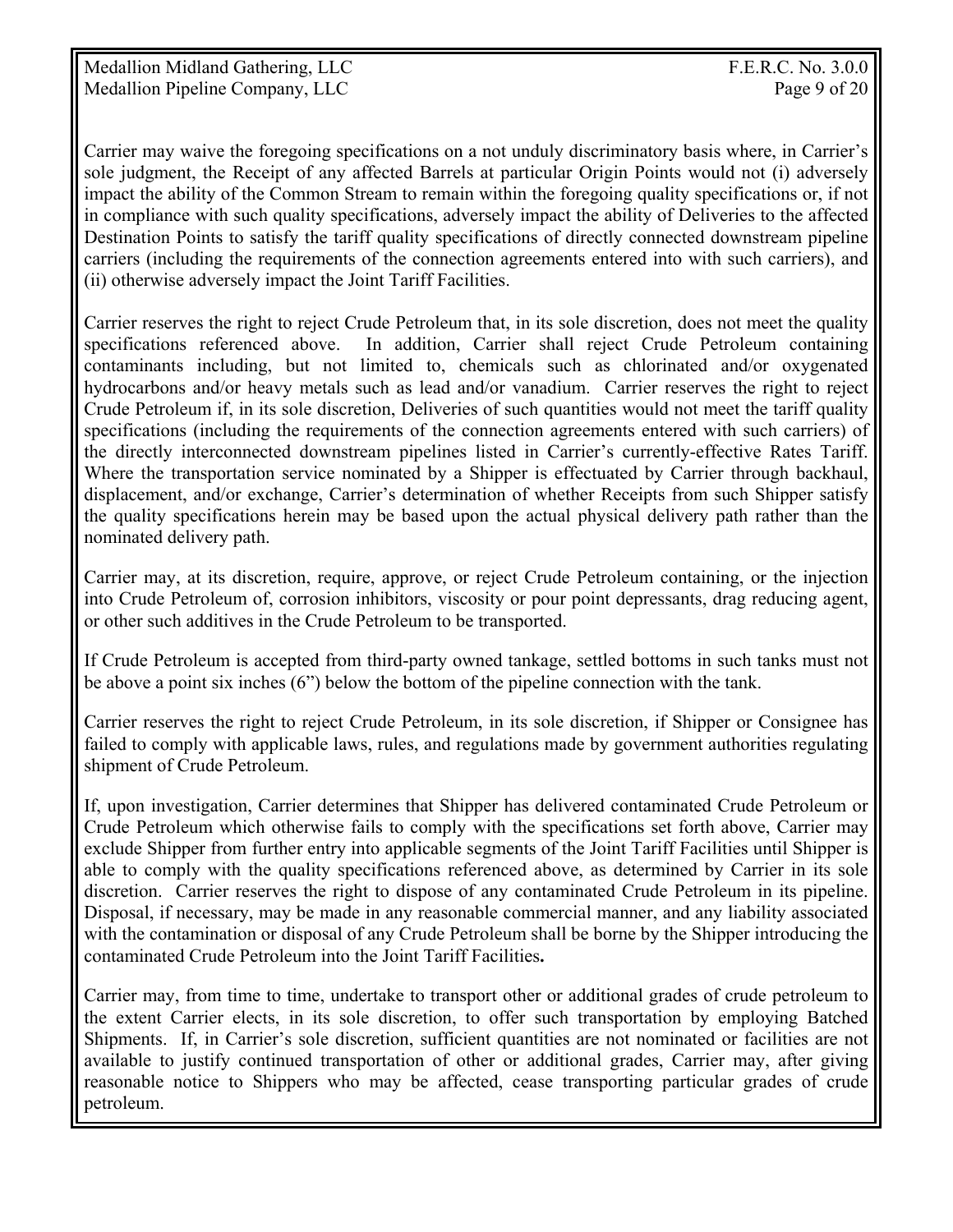Medallion Midland Gathering, LLC F.E.R.C. No. 3.0.0 Medallion Pipeline Company, LLC Page 10 of 20

Carrier may inject indirect products into Carrier's Pipeline to facilitate the efficient operation of Carrier's facilities.

#### **RULE 4 – TESTING AND MEASURING**

Prior to or during Receipt of Crude Petroleum for transportation, and prior to or during release thereof for Delivery, such quantities of Crude Petroleum shall be measured and tested by a representative of Carrier. Crude Petroleum will be measured by metering.

All shipments tendered to Carrier for transportation shall be metered by a representative of Carrier prior to, or at the time of, Receipt from Shipper. Shipper or Consignee shall have the option of being present or represented during the testing or metering. The results of such testing or metering shall be final.

#### **RULE 5 – DEDUCTIONS AND ADJUSTMENTS**

In measuring the quantity of Crude Petroleum Received and Delivered, corrections shall be made from volumes at actual or observed temperature to volumes at sixty degrees Fahrenheit (60° F) and for pressure to 14.696 psia. Quantities shall be corrected for this purpose by use of applicable API-ASTM volume correction factor tables.

For all shipments of Crude Petroleum, a deduction for PLA of two-tenths of one percent (0.2%) will be made to cover evaporation, interface losses, and other normal losses during transportation. Carrier, in addition, will deduct the full amount of sediment, water, and other impurities. The net balance, after applicable deduction, will be the quantity deliverable by Carrier.

#### **RULE 6 – VOLUMETRIC ADJUSTMENT**

Any volumetric difference between Receipts from Shipper and Deliveries to Shipper or Consignee during a current month as a result of scheduling will be adjusted in the following month without any further liability to Carrier, taking into consideration all prior deductions allowed pursuant to the rules and regulations contained herein.

#### **RULE 7 – VARIATIONS IN QUALITY AND GRAVITY AND OFFSET OF COMMON STREAM CRUDE PETROLEUM**

(a) **Delivery of Types of Crude Petroleum**. Carrier is not obligated to Deliver the identical Crude Petroleum Received by Carrier. Carrier shall not be liable for any consequence related to the mixing of Crude Petroleum tendered into the Common Stream; provided, however Carrier shall endeavor to Deliver from its common stock Crude Petroleum that is in conformance with the specifications set forth in Rule 3. For Batched Shipments, Carrier shall not be liable for any change in quality and/or Gravity that may occur to Crude Petroleum during transportation of Batches.

#### (b) **Conditions Applicable to Crude Petroleum**

 (i) The acceptance of Crude Petroleum for transportation shall be on the condition that such Crude Petroleum shall be subject to such changes in Gravity, in quality, and in value as may result from its mixture in transit with other Crude Petroleum in the Joint Tariff Facilities and tanks; and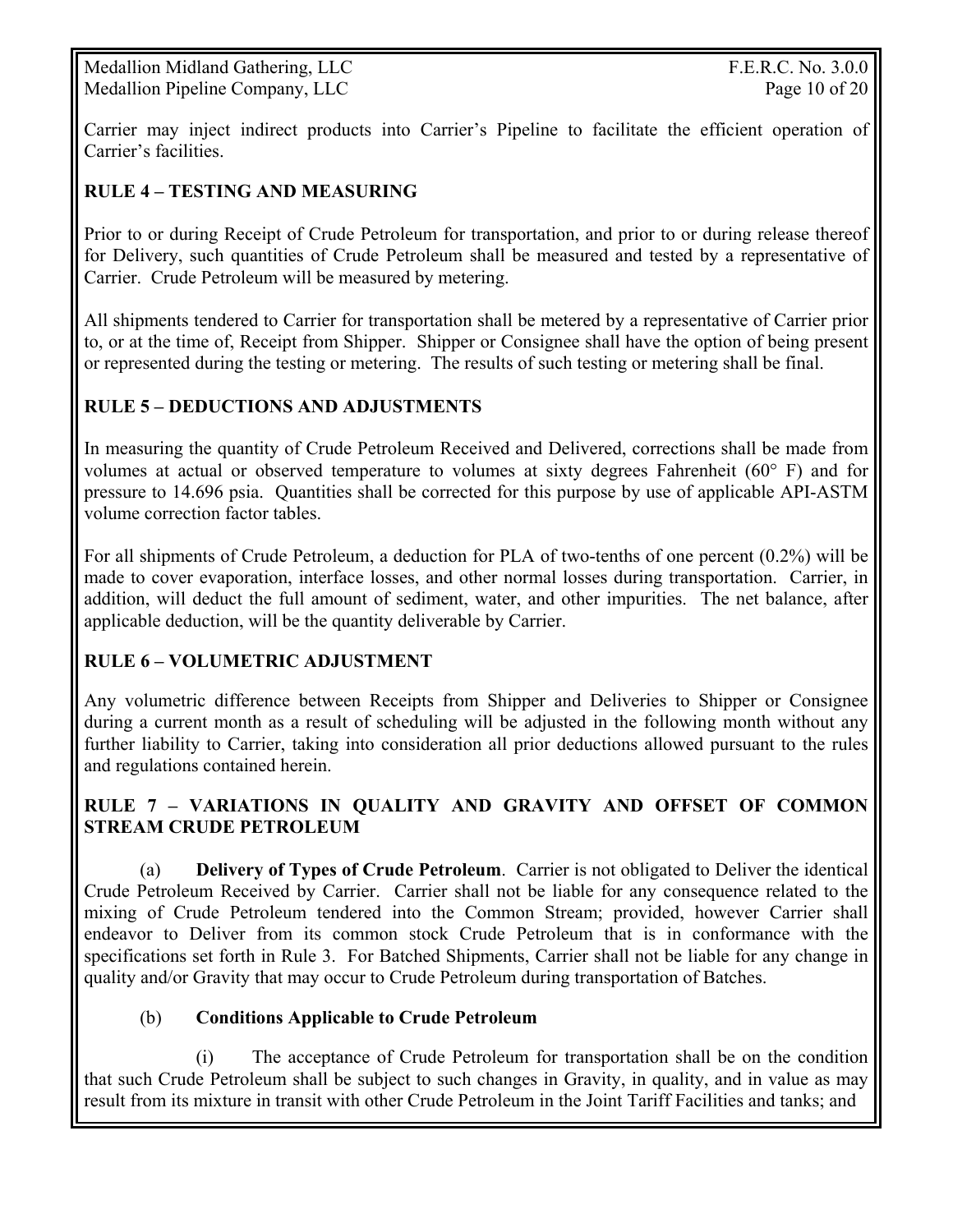Medallion Midland Gathering, LLC **F.E.R.C. No. 3.0.0** Medallion Pipeline Company, LLC Page 11 of 20

 (ii) Carrier is not liable for any loss or damage resulting from an alteration in Gravity or quality of Crude Petroleum transported by Carrier, unless the loss or damage occurs because of the gross negligence of Carrier.

 (c) CARRIER MAKES NO WARRANTY AS TO MERCHANTABILITY, FITNESS FOR A PARTICULAR PURPOSE, OR ANY OTHER WARRANTY OR REPRESENTATION WITH RESPECT TO THE GRADE OR QUALITY OF CRUDE PETROLEUM TRANSPORTED UNDER THIS TARIFF.

(d) **Common Stream Crude Petroleum – Interconnecting Carriers**. When both receipts from and deliveries to an interconnecting pipeline of substantially the same grade of Crude Petroleum are scheduled at the same interconnection, Carrier reserves the right, with the cooperation of the operator of the interconnecting pipeline, to offset like volumes of such Common Stream Crude Petroleum in order to avoid the unnecessary use of energy which would be required to physically pump the offsetting volumes. When this right is exercised, Carrier will make the further deliveries for the Shipper involved from Carrier's Common Stream Crude Petroleum.

#### **PRE-SHIPMENT REQUIREMENTS AND PROCEDURES**

#### **RULE 8 – TENDER**

Shippers desiring to offer Crude Petroleum for transportation shall make a Nomination to Carrier by submitting, on Carrier's prescribed Notice of Shipment form**,** a separate Nomination for each calendar month on or before the fifteenth  $(15<sup>th</sup>)$  day of the preceding month or the nomination deadline of the applicable downstream carrier, whichever is earlier. The prescribed Notice of Shipment form, in addition, must provide a verification that Shipper intends, after Delivery to the Destination Point, its quantities will be transported by other carriers (including by pipeline, rail, and/or water) across state lines to its ultimate destination and, therefore, the transportation on the Joint Tariff Facilities is interstate in nature and subject to this Tariff.

If transportation capacity is available and operating conditions permit, Carrier, in its sole discretion, and on an equitable and non-discriminatory basis taking into account the rights of different classes of Shippers, may accept late or revised Nominations for Crude Petroleum for transportation after the fifteenth  $(15<sup>th</sup>)$  day of the month preceding the month during which the transportation under the Nomination is to begin, including late or revised Nominations during the month in which the transportation has already begun.

Carrier shall not be obligated to accept Nominations from any Shipper unless such Shipper, upon request from Carrier, provides written third-party verification, in a form and substance satisfactory to Carrier in its sole discretion, that supports such Shipper's Nomination as in compliance with the requirements of this Tariff including, but not limited to, confirmation that the quantities nominated by Shipper are reasonable estimates of the quantities Shipper is capable of tendering for transportation, and that Shipper has provided, or arranged for access to, equipment and facilities capable of satisfactorily delivering to the Origin Point and receiving at the In-Transit Point or the Destination Point the quantities Tendered for transportation. Carrier shall not be obligated to accept a Shipper's Crude Petroleum where such verification is unacceptable to Carrier, including where a directly interconnected downstream pipeline (or other facility operator) nominated by Shipper (i) does not confirm Shipper's Nomination, in whole or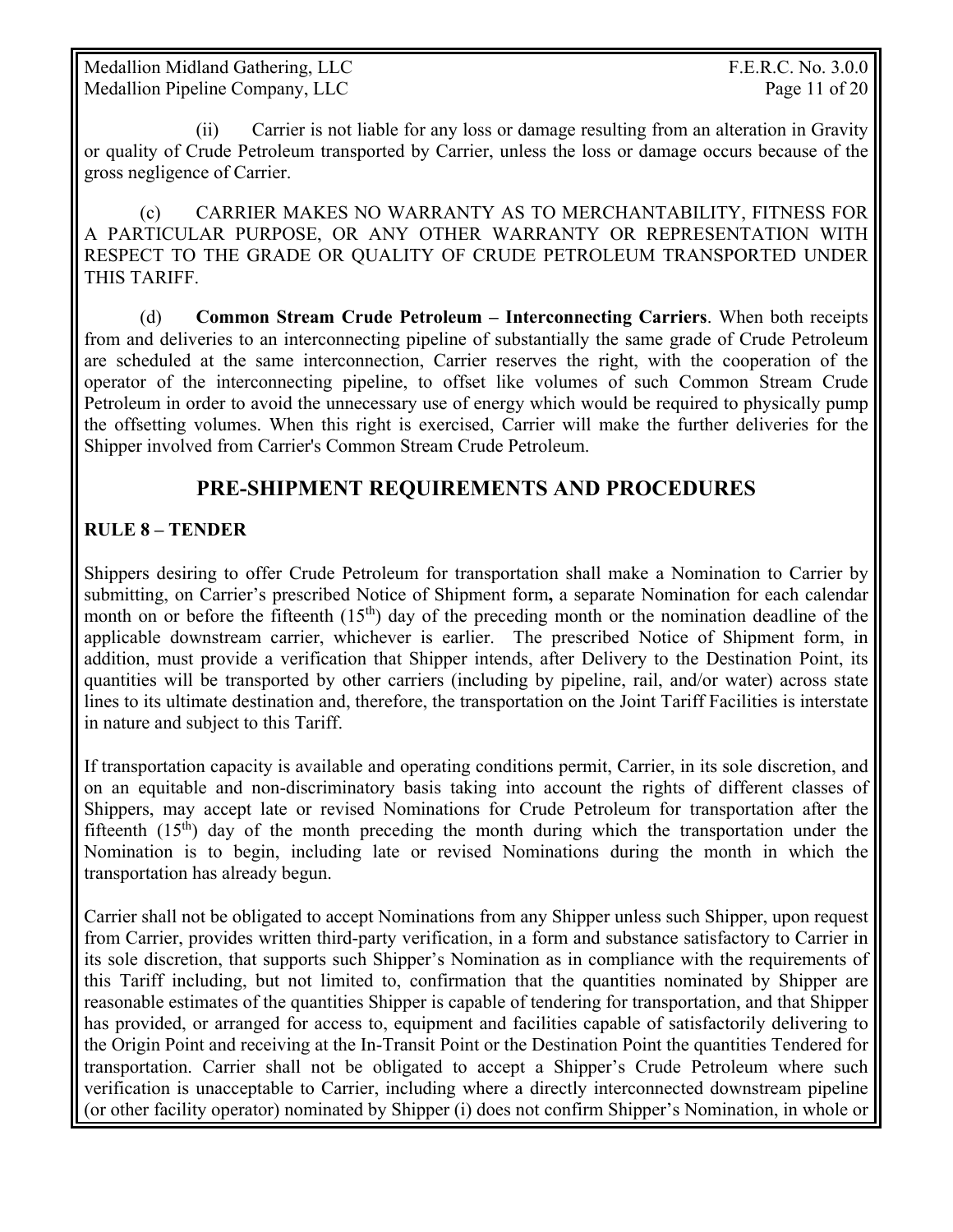Medallion Midland Gathering, LLC **F.E.R.C. No. 3.0.0** Medallion Pipeline Company, LLC Page 12 of 20

in part, and/or (ii) subsequently during the month in question, reduces Shipper's previously confirmed nomination on the downstream facilities.

If, during a month in which Nominations have not been prorated pursuant to Rule 12, Carrier determines that an Uncommitted Shipper is not tendering the quantities that it has nominated for that month, then Carrier reserves the right to reduce such Shipper's Nomination accordingly for the balance of such month.

#### **RULE 9 – CREDITWORTHINESS OF SHIPPER**

Upon the request of Carrier, all prospective and existing Shippers must submit sufficient financial information to establish creditworthiness. The creditworthiness requirements for Committed Firm Shippers shall be as set forth in the TSAs. For Uncommitted Shippers, if in Carrier's sole discretion, a prospective Shipper is not creditworthy, or if a current Shipper's credit deteriorates, Carrier may require such Shippers to provide financial assurances, including, but not limited to: (i) prepayment of transportation charges; (ii) a guaranty in an amount sufficient to ensure payment to Carrier of all such costs and charges that could reasonably accrue, in a form and from a third party acceptable to Carrier; (iii) a letter of credit from an appropriate financial institution in a form acceptable to Carrier and in an amount sufficient to ensure payment to Carrier of all costs and charges that could reasonably accrue; or (iv) such other enforceable collateral security, including but not limited to, security agreements over assets of Shipper, in a form acceptable to Carrier.

Carrier shall not be obligated to accept Crude Petroleum, or a Nomination, for transportation from an existing or prospective Shipper if the Shipper or prospective Shipper fails to provide financial assurances within two (2) days of Shipper's receipt of Carrier's written request for such assurances.

#### **RULE 10 – TITLE**

A Tender for shipment shall constitute a warranty by Shipper that it has unencumbered title thereto, or the unencumbered right to ship such Crude Petroleum, but acceptance shall not be deemed a representation by Carrier as to title or right. Carrier reserves the right to reject on a non-discriminatory basis any Crude Petroleum tendered for shipment that may be involved in litigation, the title or right to which may be in dispute, or that may be encumbered by lien or charge of any kind, except to the extent that Shipper submits either satisfactory proof of unencumbered title or right or a satisfactory indemnity bond.

#### **RULE 11 – QUANTITIES**

Carrier may take Receipt or make Delivery of Crude Petroleum in quantities of not less than five hundred (500) bpd aggregate from one or more Shippers. Carrier reserves the right to take Receipt or make Delivery of less than five hundred (500) bpd of Crude Petroleum, if such quantity can be consolidated with other Crude Petroleum such that Carrier can make a single Delivery of not less than five hundred (500) bpd.

If a Volume Commitment Shipper fails to tender a volume of Crude Petroleum equal to its Committed Volume, multiplied by the number of days in the applicable month, it shall pay to Carrier the Deficiency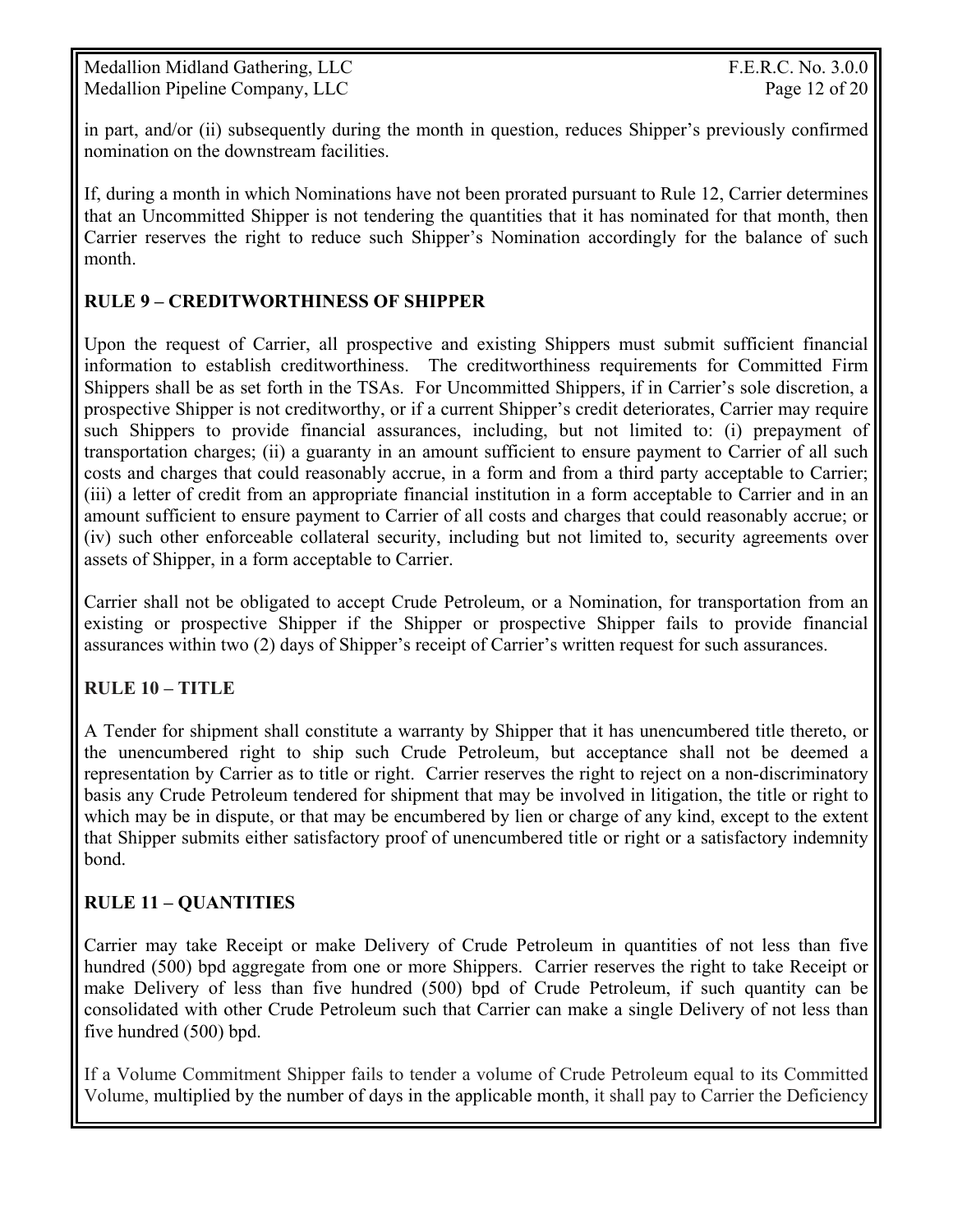Medallion Midland Gathering, LLC F.E.R.C. No. 3.0.0 Medallion Pipeline Company, LLC Page 13 of 20

Payment, which payment shall be equal to the shortfall in the quantity tendered multiplied by the applicable rate in its Volume Commitment TSA.

#### **RULE 12 – PRORATIONING OF PIPELINE CAPACITY**

 (a) **Prorationing**. When a Proration Month occurs, Available Capacity will be apportioned among all valid Shipper Nominations on the basis set forth in Rule 12(b)-(i).

(b) **Division of capacity between Local and Joint Tariff Services**. If an Affected Segment is used to provide Joint Tariff Service, the Available Capacity on such Affected Segment will first be apportioned between the Joint Tariff Service and the Local Tariff Service. The Joint Tariff Service will be allocated capacity equal to the Joint Tariff Allocated Quantity and the Local Tariff Service will be allocated capacity equal to the Local Tariff Allocated Quantity. The Joint Tariff Allocated Quantity shall be divided among shipper classes in accordance with Rule  $12(c)$ -(h) below.

 (c) **Exempt Volumes**. Each Committed Firm Shipper's Committed Volumes or Shipper MDQ, as applicable, are exempt from the prorationing procedures set forth in this Rule 12 ("Exempt Volumes"). If a Committed Firm Shipper's Nominations during a Proration Month are less than its Committed Volume or Shipper MDQ, multiplied by the number of days in the applicable month, the Committed Firm Shipper's Exempt Volumes for that month will be limited to the amount of its Nominations. If the total of all Committed Firm Shippers' aggregate Nominations is less than the Firm Capacity, multiplied by the number of days in the applicable month, then a Committed Firm Shipper's Make-Up Volumes will be accepted up to the remaining Firm Capacity during the term of such Committed Firm Shipper's TSA; provided that, in the event the total Nominations by Committed Firm Shippers of Make-Up Volumes exceeds the remaining Firm Capacity, multiplied by the number of days in the applicable month, Carrier will adjust the Nominations of Make-Up Volumes on a pro rata basis. Otherwise, any Make-Up Volumes above the Firm Capacity as well as Committed Firm Shipper quantities in excess of Committed Volumes or Shipper MDQs (other than the Make-Up Volumes), shall be treated as quantities nominated by a Regular Shipper, as described in Rule 12(d) below.

(d) **Division of capacity between Shipper classes**. For each Proration Month, the Remaining Available Capacity shall be divided between Regular Shippers and New Shippers. Generally, as described in this section, up to ten percent (10%) of the Remaining Available Capacity shall be allocated first to New Shippers, and at least ninety percent (90%) of the Remaining Available Capacity shall be allocated to Regular Shippers in proportion to their usage during the Base Period.

#### (i) **New Shippers**

- a) **Availability of capacity**. Not more than ten percent (10%) of the Remaining Available Capacity shall be made available to New Shippers as a class.
- b) **Allocation**. When the Nominations made by New Shippers exceed ten percent (10%) of the Remaining Available Capacity, each New Shipper will receive a pro rata portion of the ten percent (10%) of the Remaining Available Capacity based on its Nominations. Any unused capacity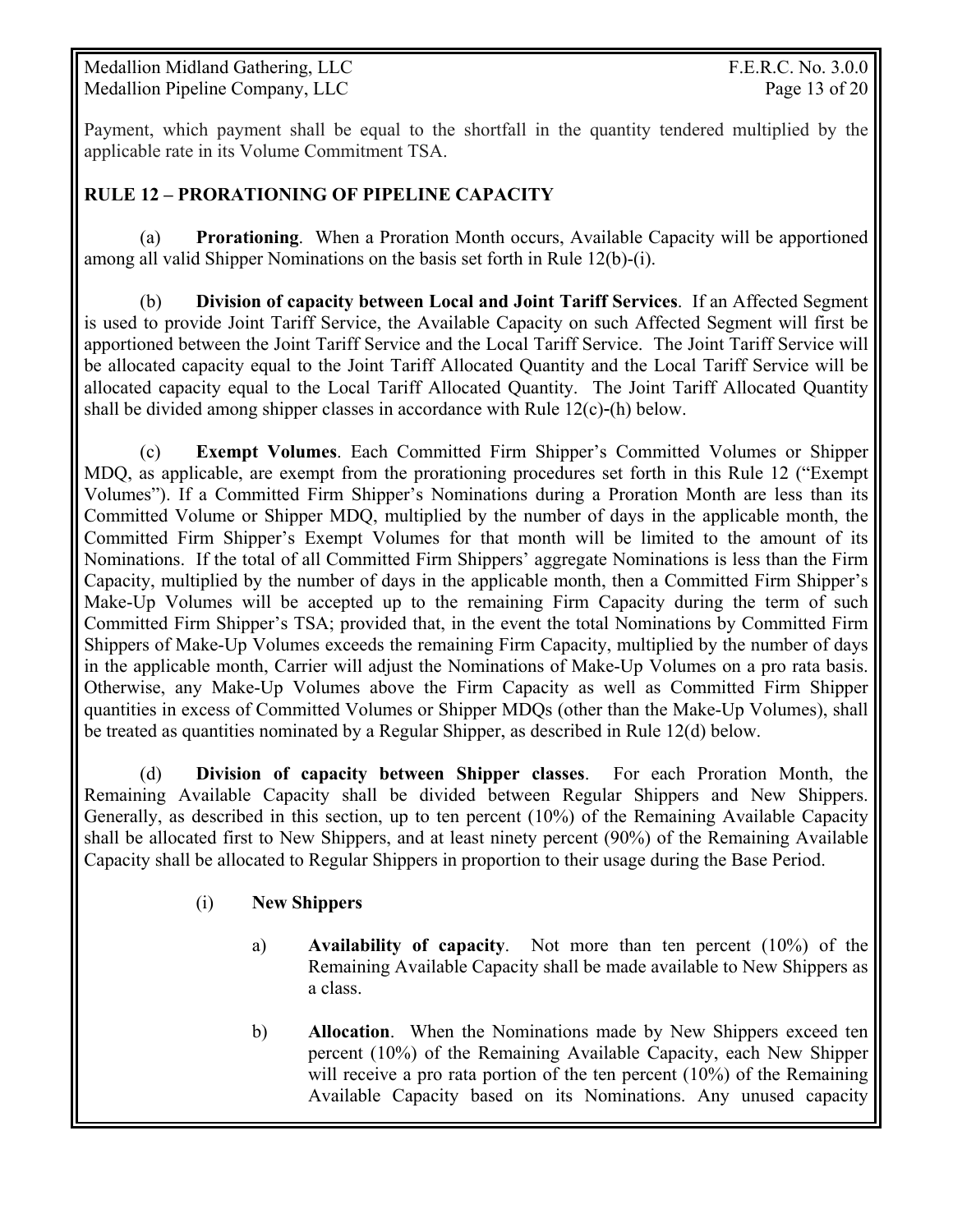Medallion Midland Gathering, LLC **F.E.R.C. No. 3.0.0** Medallion Pipeline Company, LLC Page 14 of 20

allocated to New Shippers will become available for allocation among the Regular Shippers.

#### (ii) **Regular Shippers**

- a) **Availability of capacity**. The remainder of the Remaining Available Capacity will be available to any Regular Shipper that submitted valid Nominations for the Proration Month. A Committed Firm Shipper shall have Regular Shipper status for its Nominations in excess of Exempt Volumes, if any.
- b) **Allocation**. The remainder of the Remaining Available Capacity will be apportioned among all Regular Shippers. Each Regular Shipper's share of such capacity will be allocated based on its respective proportion of Deliveries during the Base Period (for example, if a Regular Shipper had five percent (5%) of Deliveries during the Base Period, that Regular Shipper would receive five percent  $(5%)$  of the capacity available for Regular Shippers). The shipment history for each Committed Firm Shipper during each month of the Base Period shall be calculated as the greater of (i) Deliveries, or (ii) Committed Volume or Shipper MDQ, as applicable. Any unused allocated capacity by a Regular Shipper shall be reallocated among other Regular Shippers.

 (e) **Base Period Eligibility**. For an Uncommitted Shipper to receive Regular Shipper status for purposes of prorationing, the Uncommitted Shipper must have Actual Shipments of Crude Petroleum in at least eighteen (18) of the eighteen (18) months of the Base Period, except during transition periods as described in Rule 12(h). To the extent an Uncommitted Shipper does not meet the foregoing eligibility requirements, it shall be treated as a New Shipper for prorationing purposes.

 (f) **Transfer of prorated capacity**. Except as provided in this subsection and in Rule 10, prorated quantities allocated to a Shipper may not be assigned, conveyed, loaned, transferred to, or used in any manner by another Shipper. A Shipper's allocation may be transferred as an incident of the bona fide sale of Shipper's business or to a successor to Shipper's business by the operation of law, such as an executor or trustee in bankruptcy.

 (g) **Nomination Integrity**. During a Proration Month, if Shipper fails to Deliver to Carrier at least ninety percent (90%) of its final confirmed Nomination, Carrier will charge Shipper, in addition to the charges associated with Shipper's Barrels Delivered to Carrier, an amount equal to the applicable tariff rate multiplied by the difference between ninety percent (90%) of Shipper's nominated quantity and Shipper's nominated quantities Received by Carrier.

(h) **Transition rule for determining Base Period**. During the initial eighteen (18) months of (i) the Joint Tariff's implementation, and/or (ii) the in-service date of each expansion and each newly constructed pipeline segment of Joint Tariff Facilities (both (i) and (ii) referred to as "Effective Date"), the Base Period shall consist of each full calendar month since the Effective Date, but prior to the Proration Month. For example, if the Proration Month were to occur in the seventh  $(7<sup>th</sup>)$  month from the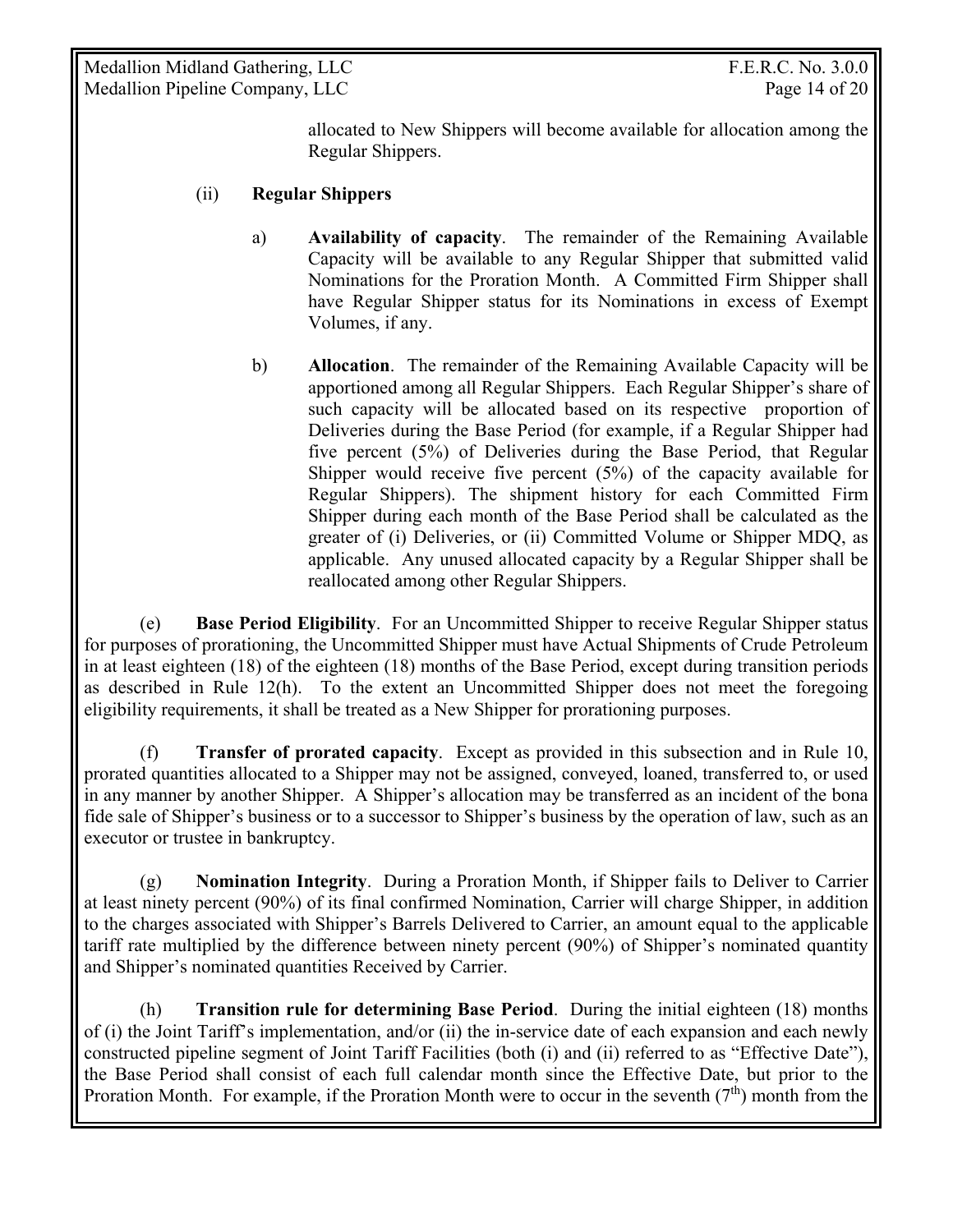Medallion Midland Gathering, LLC **F.E.R.C. No. 3.0.0** Medallion Pipeline Company, LLC Page 15 of 20

Effective Date, the Base Period would consist of the first six (6) months from the Effective Date. In all other respects, Rule  $12(a)-(e)$  remains in effect during the initial eighteen (18) months of the Joint Tariff's implementation. This transition rule shall have no effect on and after the nineteenth (19<sup>th</sup>) full calendar month from the applicable Effective Date.

(i) **Capacity Interruptions and Curtailment**. Carrier shall have the right to interrupt Receipts and Deliveries of Shipper's Crude Petroleum, including the right to curtail Receipts and Deliveries under Committed Firm Service pursuant to the terms of the TSAs, (i) for scheduled or unscheduled repairs, maintenance, modifications or improvements to the Joint Tariff Facilities, and/or (ii) by reason of a force majeure event. Carrier will use commercially reasonable efforts to minimize the extent and duration of any interruption and the impact of such interruption on the operation of the Joint Tariff Service.

## **TRANSPORTATION SERVICES AND RELATED REQUIREMENTS**

#### **RULE 13 – ORIGIN AND DESTINATION POINT FACILITIES REQUIRED**

Carrier only provides working tankage that is incidental and necessary to the transportation of Crude Petroleum, but does not provide or offer storage service, whether in transit or at Origin Points or Destination Points. Nominations for the transportation of Crude Petroleum will be accepted only when Shipper has provided, or arranged for access to, equipment and facilities capable of satisfactorily delivering to the Origin Point and receiving at the Destination Point the quantities tendered for transportation. Shipper will deliver to the Origin Point nominated quantities on a ratable basis over the course of a month. Carrier, where operations permit, may waive such ratable delivery requirement in its sole discretion.

No duty to transport shall arise until Shipper furnishes to Carrier documentation sufficient to demonstrate that Shipper has provided, or arranged for access to, the necessary equipment and facilities immediately upstream of the Origin Point and downstream of the Destination Point.

#### **RULE 14** – **IN-TRANSIT STORAGE**

Although Carrier does not provide or offer storage service, certain storage providers offer storage services at the In-Transit Points. Shipper may submit a Nomination, in accordance with Rule 8, requesting that its Crude Petroleum offered for transportation be stopped temporarily at an In-Transit Point(s) for storage, provided that: (i) such Nomination shall list the Origin Point, the In-Transit Point(s), and the ultimate Destination Point; (ii) the In-Transit Point(s) nominated by Shipper shall be along the transportation path between the Origin Point(s) and the ultimate Destination Point; (iii) the storage shall last no more than six (6) months; (iv) Shipper is solely responsible for arranging for storage services at the In-Transit Point(s), including entering into any required storage service agreement(s) with the affected storage provider(s); and (v) Crude Petroleum stopped at the In-Transit Point(s) shall be subject to the rates applicable to the transportation from the Origin Point to the ultimate Destination Point. To the extent practicable and permitted by operating conditions, Carrier may, at its sole discretion, accept such Nomination. Upon intermediate delivery of the Crude Petroleum to the In-Transit Point(s), the custody and possession of the Crude Petroleum shall transfer to Shipper, and Carrier shall not be liable for loss and/or damage to such Crude Petroleum while in storage.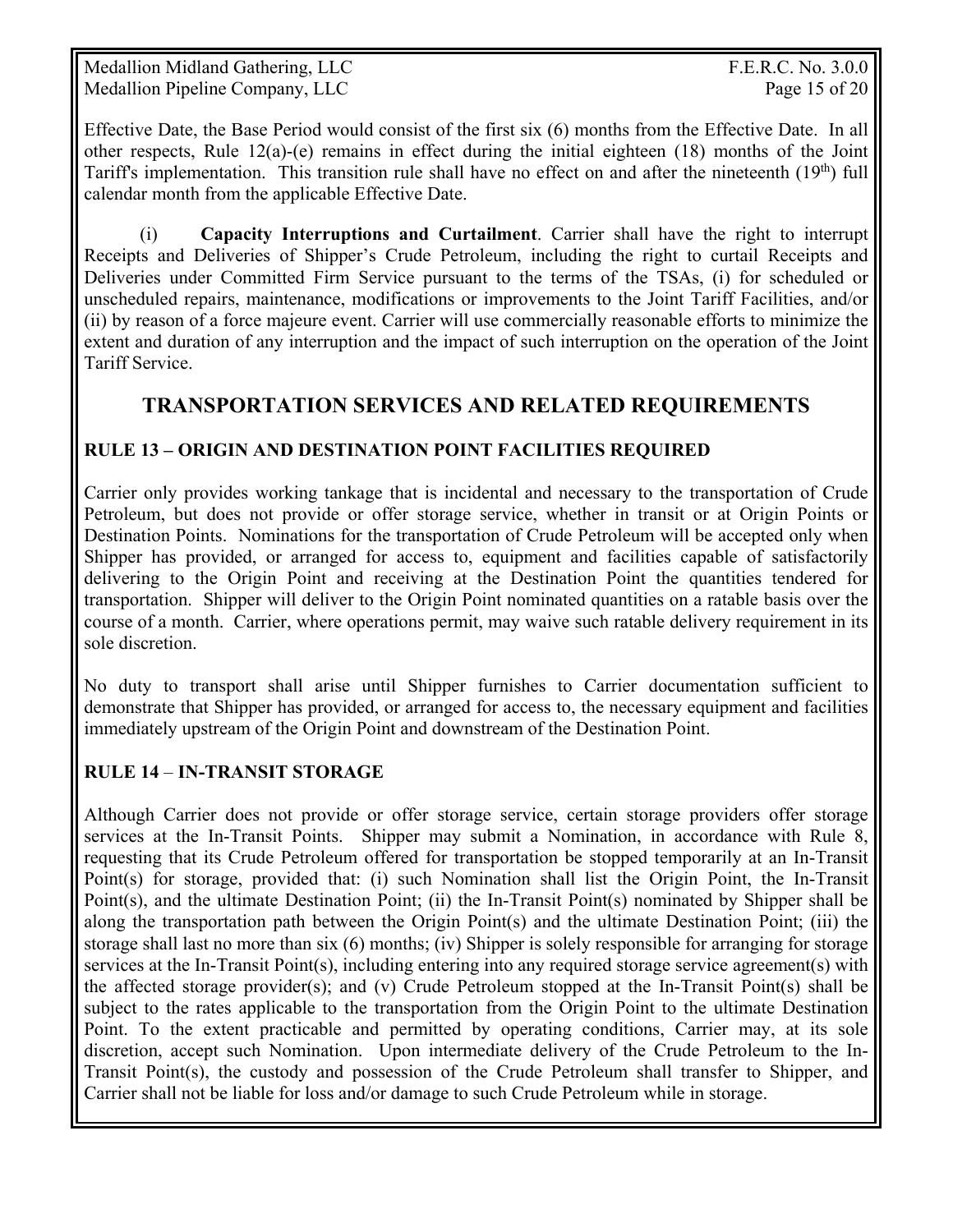Medallion Midland Gathering, LLC F.E.R.C. No. 3.0.0 Medallion Pipeline Company, LLC Page 16 of 20

Shipper may submit a Nomination, in accordance with Rule 8, requesting that Crude Petroleum placed in storage at the In-Transit Point(s) be withdrawn and Delivered to the ultimate Destination Point, at no additional charge, provided that: (i) such Nomination shall list the In-Transit Point(s) and the ultimate Destination Point previously listed on Shipper's Nomination to stop Crude Petroleum for in-transit storage; and (ii) Shipper shall make such Nomination for withdrawal and Delivery within six (6) months from the date Crude Petroleum was intermediately delivered at the In-Transit Point(s) for storage. To the extent practicable and permitted by operating conditions, Carrier may, at its sole discretion, accept such Nomination. Upon withdrawal of the Crude Petroleum from the In-Transit Point(s), the custody and possession of the Crude Petroleum shall transfer to Carrier.

#### **RULE 15** *–* **PIPEAGE OR OTHER CONTRACTS**

Separate pipeage and other contracts may be required of a Shipper before any duty of transportation by Carrier shall arise. A pipeage contract may include additional charges for reimbursement for facilities necessary to Receive and/or Deliver Shipper's shipments.

#### **RULE 16 – LINE FILL AND WORKING STOCK REQUIREMENT**

Carrier will require each Shipper to supply a pro rata share of Crude Petroleum necessary for pipeline line fill and working stock (including tank bottoms) for efficient operation of the Joint Tariff Facilities prior to Delivery. For the first three (3) months commencing on the Effective Date, each Shipper's initial line fill obligation will be based on the higher of (i) Shipper's Nominations or (ii) Shipper's Committed Volume or Shipper MDQ, in proportion to the aggregate Nominations and aggregate Committed Volumes and/or Shipper MDQs. For Acreage Dedication Shippers, both the initial and subsequent line fill obligations will be based upon the line fill necessary to deliver the Shipper MDQ to the Colorado City Hub Destination Point, as defined in the Rates Tariff. Line fill requirements will be adjusted every three (3) months based on Actual Shipments, and New Shippers shall be assigned line fill requirements based on their Nominations. After any such adjustments, if the pro rata share of Crude Petroleum to be provided by a Shipper changes as a result of such reallocation, Shipper shall be required to provide within thirty (30) days at Shipper's Origin Point any increase in its line fill obligation or Carrier shall be required to redeliver any reduction in Shipper's line fill obligation within thirty (30) days to Shipper's Destination Point.

Except for the periodic adjustments in line fill requirements provided for above, Crude Petroleum provided by a Shipper for this purpose may be withdrawn from the pipeline only after shipments have ceased and if written notice to discontinue shipments through the Joint Tariff Facilities is received on or before the fifteenth  $(15<sup>th</sup>)$  day of the month preceding the last calendar month in which Shipper intends to ship. Such withdrawal shall be made by Carrier over a reasonable period, not to exceed twelve (12) months after such notice to discontinue shipments is received.

#### **RULE 17 – DELIVERY AND DEMURRAGE**

After any shipment has arrived at the Destination Point, Carrier may begin Delivery at its current rate of pumping. Since Carrier does not own or operate storage or tankage facilities for Shipper storage purposes, it is essential that Shipper or its Consignee promptly accept any shipment offered for Delivery.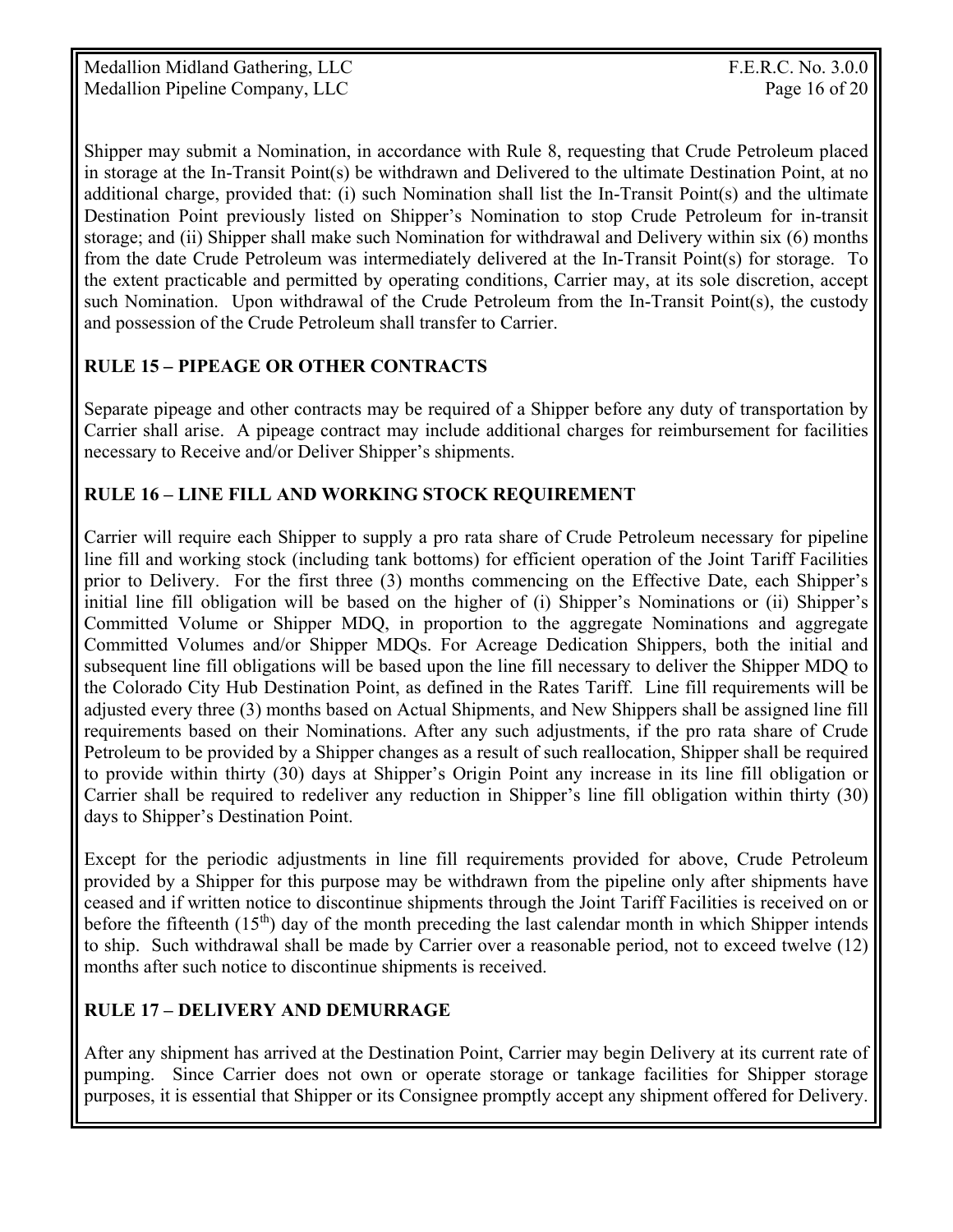Medallion Midland Gathering, LLC F.E.R.C. No. 3.0.0 Medallion Pipeline Company, LLC Page 17 of 20

A demurrage charge of \$0.01 per Barrel shall accrue for each day on which any part of said shipment offered for Delivery is not promptly taken by Shipper or its Consignee.

In the event that Shipper or its Consignee fail to promptly accept any shipment offered for Delivery or any portion thereof, then Carrier shall also have the right to divert, reconsign, or make whatever arrangements for disposition of the subject Crude Petroleum that it deems appropriate to clear its pipeline facilities, including the right to sell the subject Crude Petroleum at private or public sale. Carrier may be a purchaser at any such sale. From the proceeds of any such sale, Carrier may pay itself all transportation and other charges and expenses in caring for and maintaining the subject Crude Petroleum and the costs of sale, and the balance shall be held for whomsoever may be lawfully entitled thereto.

#### **RULE 18 – EVIDENCE OF RECEIPTS AND DELIVERIES**

The Receipt and Delivery shall be evidenced, in each instance, by a statement showing the quantities Received or Delivered as the case may be, temperature, basic sediment, and water, and any other data essential to the determination of quantity.

#### **RULE 19 – RATES APPLICABLE**

Crude Petroleum accepted for transportation shall be subject to the rates in effect on the date of Receipt by Carrier, irrespective of the date of Tender.

#### **RULE 20 – PAYMENT OF TRANSPORTATION AND OTHER CHARGES**

Transportation and all other lawful charges will be collected on the basis of net quantity of Crude Petroleum Received at the Origin Point. Shipper shall be responsible for payment of transportation and all other charges applicable to the shipment, and at the discretion of Carrier, may be required to prepay such charges or furnish guaranty of payment to Carrier. Shipper shall be responsible for the payment of all royalties, overriding royalties, production payments, and other similar amounts due in respect of such Crude Petroleum. Administrator shall deliver an invoice to Shipper on or before the tenth  $(10<sup>th</sup>)$ business day of each month setting forth the amount due under the terms of the Joint Tariff and, where applicable, the TSA. Shipper shall pay on or before the later of the twentieth  $(20<sup>th</sup>)$  business day of the month or ten (10) business days following the date of receipt of an invoice from Administrator for the immediately preceding month, if applicable, the amount due as set forth on the invoice, except as disputed in good faith by Shipper, in which event Shipper shall only pay the undisputed portion of such amount in such invoice until such time as the dispute is resolved.

Carrier shall have a lien on all Crude Petroleum in its possession belonging to Shipper to secure the payment of all unpaid charges due by such Shipper, and may withhold such Crude Petroleum from Delivery until all of such unpaid charges shall have been paid. If any charge remains unpaid after the due date specified in Carrier's invoice, then such amount shall bear interest from the day after the date of the invoice until paid, calculated at an annual rate equivalent to one hundred and twenty-five percent (125%) of the prime rate of interest, as of the date of Carrier's invoice, charged by the Citibank N.A. of New York, New York, for ninety (90) day loans made to substantial and responsible commercial borrowers or the maximum rate allowed by law, whichever is the lesser.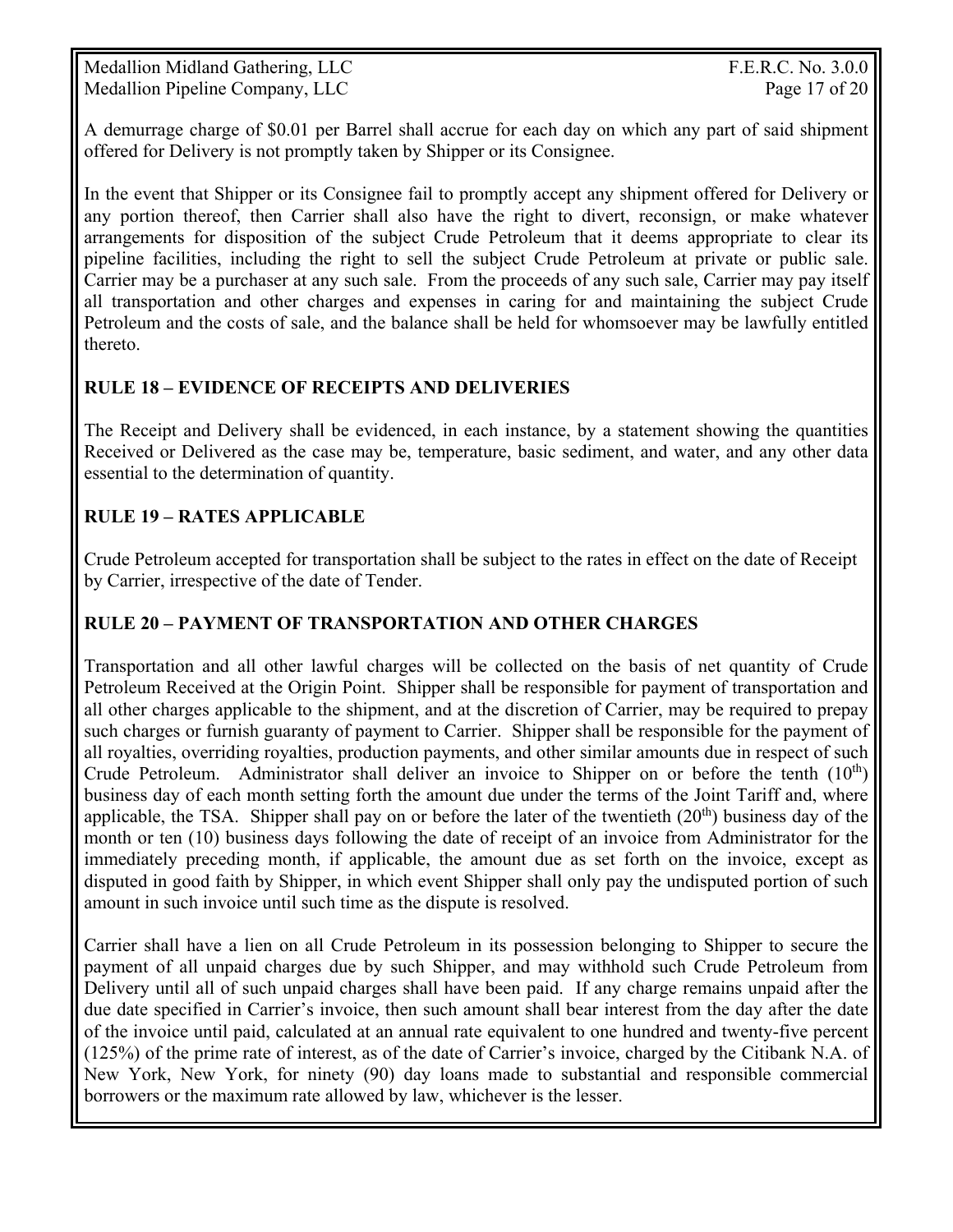If said charges shall remain unpaid five (5) days after the time that may be fixed for Delivery as provided for below or, in the absence of unpaid charges, when there shall be failure to take the Crude Petroleum at the Destination Point as provided in these rules and regulations, Carrier may, by an agent, sell said Crude Petroleum at public auction for cash on any day not a Sunday or legal holiday, and not less than forty-eight (48) hours after publication of notice, in a daily newspaper, of the time and place of such sale and the quantity of Crude Petroleum to be sold. Carrier may be a bidder and purchaser at such sale. Out of the proceeds of said sale, Carrier may pay itself all transportation and any other lawful charges, expense of notice, advertisement, sale, and other necessary expense, and of caring for and maintaining the Crude Petroleum, and the net balance shall be held without interest for whomsoever may be lawfully entitled thereto; if the proceeds of said sale do not cover all expenses incurred by Carrier, Shipper and/or Consignee are liable to Carrier for any deficiency.

In addition to all other liens, statutory or otherwise, to which Carrier is entitled and unless the following grant is expressly prohibited by the terms of one or more security agreements or credit agreements creating prior, perfected security interests in the hereinafter-defined Collateral, Shipper hereby grants to Carrier a first priority, continuous and continuing security interest in all of the following, whether now or hereafter existing or acquired, as collateral for the prompt and complete payment and performance of Shipper's Obligations (as defined below): (i) all Crude Petroleum accepted by Carrier for transportation, terminalling, or otherwise while in the possession of Carrier; (ii) all other property of Shipper now in the possession of and at any time and from time to time hereafter delivered to Carrier or its agents but only while in the possession of Carrier; and (iii) all of Shipper's pre-payments, deposits, balances, and credits with, and any of its claims against, Carrier, at any time existing. The property described or referred to in subsections (i) through (iii) above is collectively referred to as the "Collateral". This grant secures the following (collectively, the "Obligations"): (i) all antecedent, current and future transportation, terminalling, special, ancillary and other lawful charges arising under or related to this Tariff or the contracts entered into in connection with this Tariff; (ii) the repayment of any amounts that Carrier may advance or spend for the maintenance, storage or preservation of the Collateral; (iii) all amounts owed under any modifications, renewals or extensions of any of the foregoing obligations; and (iv) all other amounts now or in the future owed by Shipper to Carrier, whether or not of the same kind or class as the other obligations owed by Shipper to Carrier. Shipper authorizes Carrier to file such financing statements or other documents necessary to perfect and maintain the security interest herein granted.

#### **RULE 21– CHARGES FOR SPILL COMPENSATION ACTS AND REGULATIONS**

In addition to the transportation charges and all other charges accruing on Crude Petroleum accepted for transportation, a per Barrel charge will be assessed and collected in the amount of any tax, fee, or other charge levied against Carrier in connection with such a commodity, pursuant to any Federal, State or local act or regulation which levies a tax, fee or other charge on the Receipt, Delivery, transfer or transportation of such commodities within their jurisdiction for the purpose of creating a fund for the prevention, containment, cleanup and/or removal of spills and/or the reimbursement of persons sustaining loss therefrom. If such a tax, fee, or other charge is levied against Carrier, Carrier shall file with the FERC to place into effect a per Barrel rate to recover such tax, fee, or other charge. Carrier shall be under no obligation to contest or protest on behalf of Shipper or its Consignee the legality of such tax, fee, levy or other charges.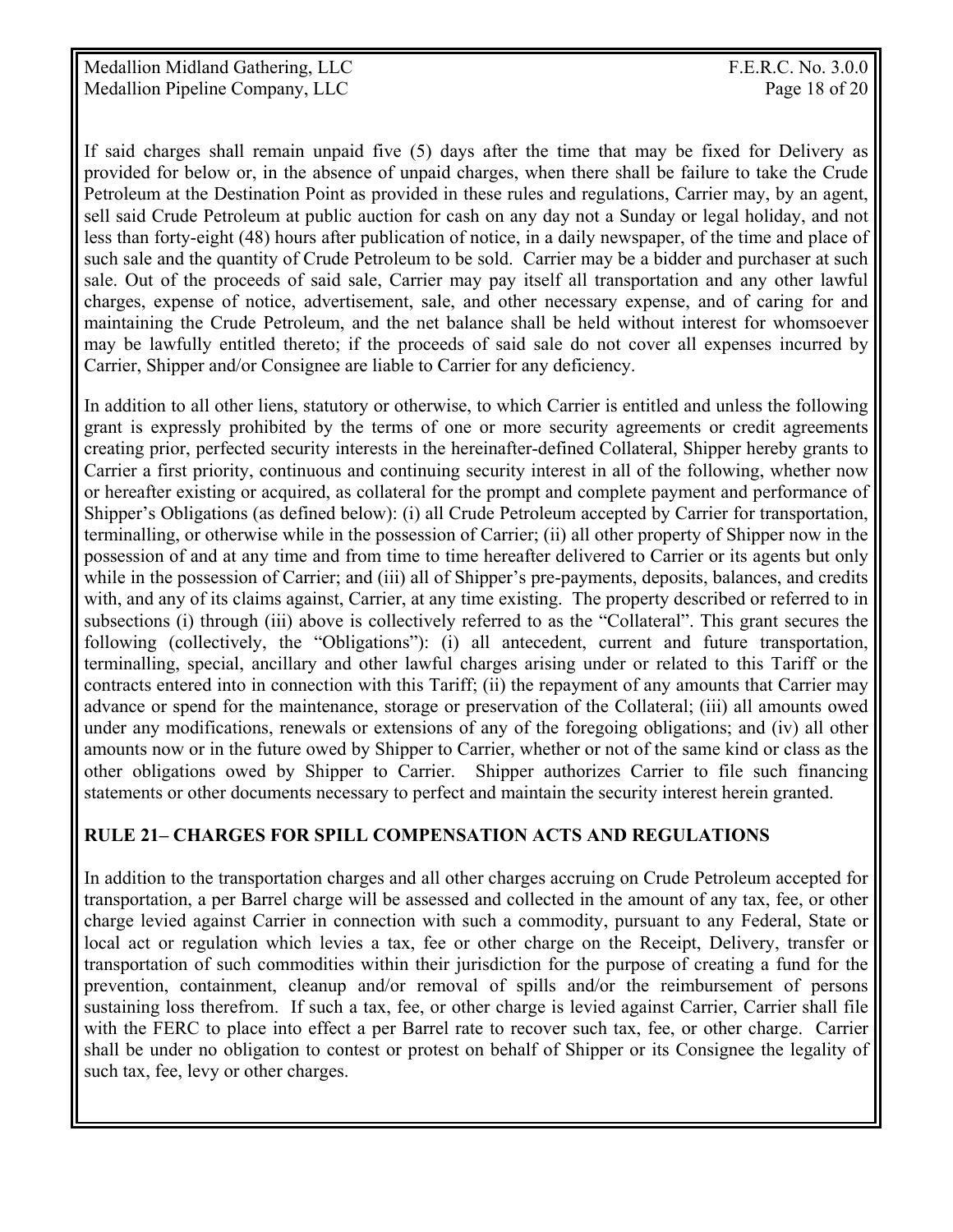# **LIABILITY AND CLAIMS**

#### **RULE 22 – DUTY OF CARRIER**

Carrier shall transport and Deliver the quantity of Crude Petroleum accepted for transportation (less the appropriate deductions), with reasonable diligence, considering the quantity of Crude Petroleum, the distance of transportation, the safety of operation, and other material factors.

#### **RULE 23 – LIABILITY OF CARRIER**

 (a) Except where caused by the gross negligence of Carrier and/or Administrator, Carrier and Administrator shall not be liable or responsible to any party for any delay, damage or loss, whether to property or person, including fines or penalties, resulting from any cause while Carrier is in possession or control of such Shipper's Crude Petroleum, including the breakdown of the Joint Tariff Facilities.

 (b) If damage or loss to Crude Petroleum results from any cause other than the gross negligence of Carrier while Carrier is in possession or control of such Crude Petroleum, then Carrier may apportion the cost of such damage or loss on a pro rata basis among all Shippers. Each Shipper's share of such cost shall be determined by Carrier based on the proportion of the quantity of Shipper's Crude Petroleum in the possession of Carrier on the date of such loss to the total quantity of Crude Petroleum in the possession of Carrier on the date of such loss. Carrier shall be obligated to deliver only that portion of the Crude Petroleum remaining after such deduction.

 (c) NOTWITHSTANDING ANYTHING TO THE CONTRARY IN THIS TARIFF AND EXCEPT AS OTHERWISE PROVIDED IN A TSA BETWEEN CARRIER AND SHIPPER, IN NO EVENT SHALL CARRIER BE LIABLE OR RESPONSIBLE TO ANY SHIPPER, ITS AFFILIATES, SUCCESSORS IN INTEREST, BENEFICIARIES OR ASSIGNEES, FOR ANY CONSEQUENTIAL, INCIDENTAL, INDIRECT, SPECIAL, OR PUNITIVE DAMAGES, OR FOR LOSS OF PROFITS OR REVENUES, THAT ARISE IN RELATION TO THE TRANSPORTATION OF CRUDE PETROLEUM UNDER THIS TARIFF, REGARDLESS OF WHETHER SUCH CLAIM ARISES UNDER OR RESULTS FROM CONTRACT, TORT, OR STRICT LIABILITY.

#### **RULE 24 – LIABILITY OF SHIPPER**

Except as otherwise provided in a TSA between Carrier and Shipper, to the fullest extent permitted by applicable law, Shipper shall indemnify, defend, and hold Carrier harmless from any and all personal injuries, property damage (including full or partial loss of use of property), damages, claims, suits, costs, and recoveries, fines, penalties and expenses (including reasonable attorneys' fees and expenses) of any kind or character arising from, or related to, negligent or willful acts, breaches of warranties and representations, or omissions on the part of Shipper or its Consignee, its officers, employees, agents, or contractors with respect to any Crude Petroleum tendered by Shipper and transported by Carrier pursuant to this Tariff. In the event of any suit or action brought against Carrier for any of the foregoing, Shipper shall appear and defend against any such suit or action and pay any judgment that may be obtained against Carrier. Where personal injury, death, or physical loss of or physical damage to